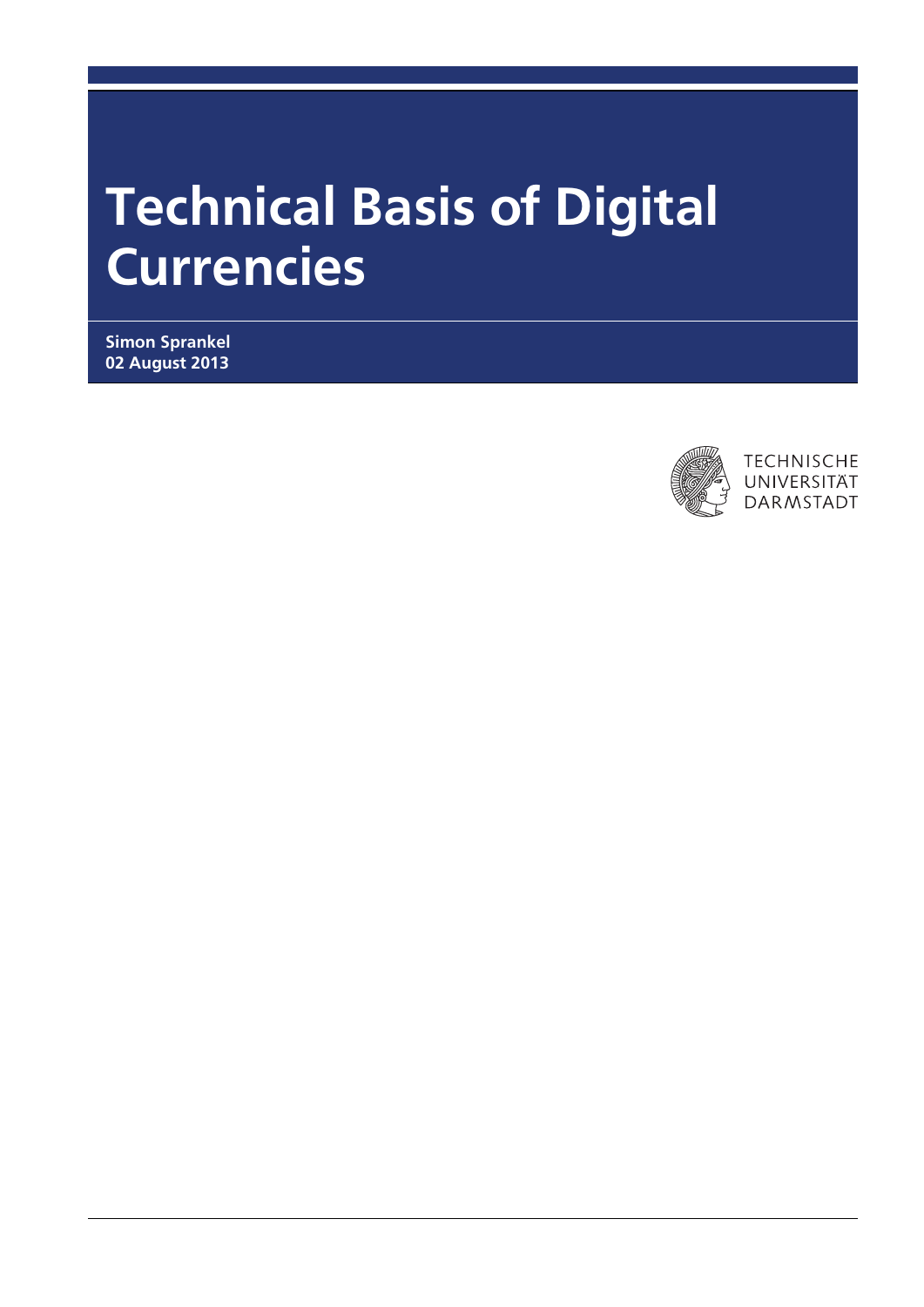# **Contents**

| <b>List of Figures</b>        |      |  |  |  |
|-------------------------------|------|--|--|--|
| 1. Introduction               | 3    |  |  |  |
| 2. Technical Background       | 6    |  |  |  |
|                               |      |  |  |  |
|                               |      |  |  |  |
|                               |      |  |  |  |
|                               |      |  |  |  |
| 3. Bitcoin (BTC)              | 8    |  |  |  |
|                               |      |  |  |  |
|                               |      |  |  |  |
|                               |      |  |  |  |
|                               |      |  |  |  |
|                               |      |  |  |  |
| 4. Litecoin (LTC)             | 13   |  |  |  |
| 5. Peercoin (PPC)             | 14   |  |  |  |
| 6. Primecoin (XPM)            | 15   |  |  |  |
| 7. Conclusion and Future Work | 17   |  |  |  |
| A. Appendix                   | 18   |  |  |  |
|                               | - 18 |  |  |  |
| <b>Bibliography</b>           | 20   |  |  |  |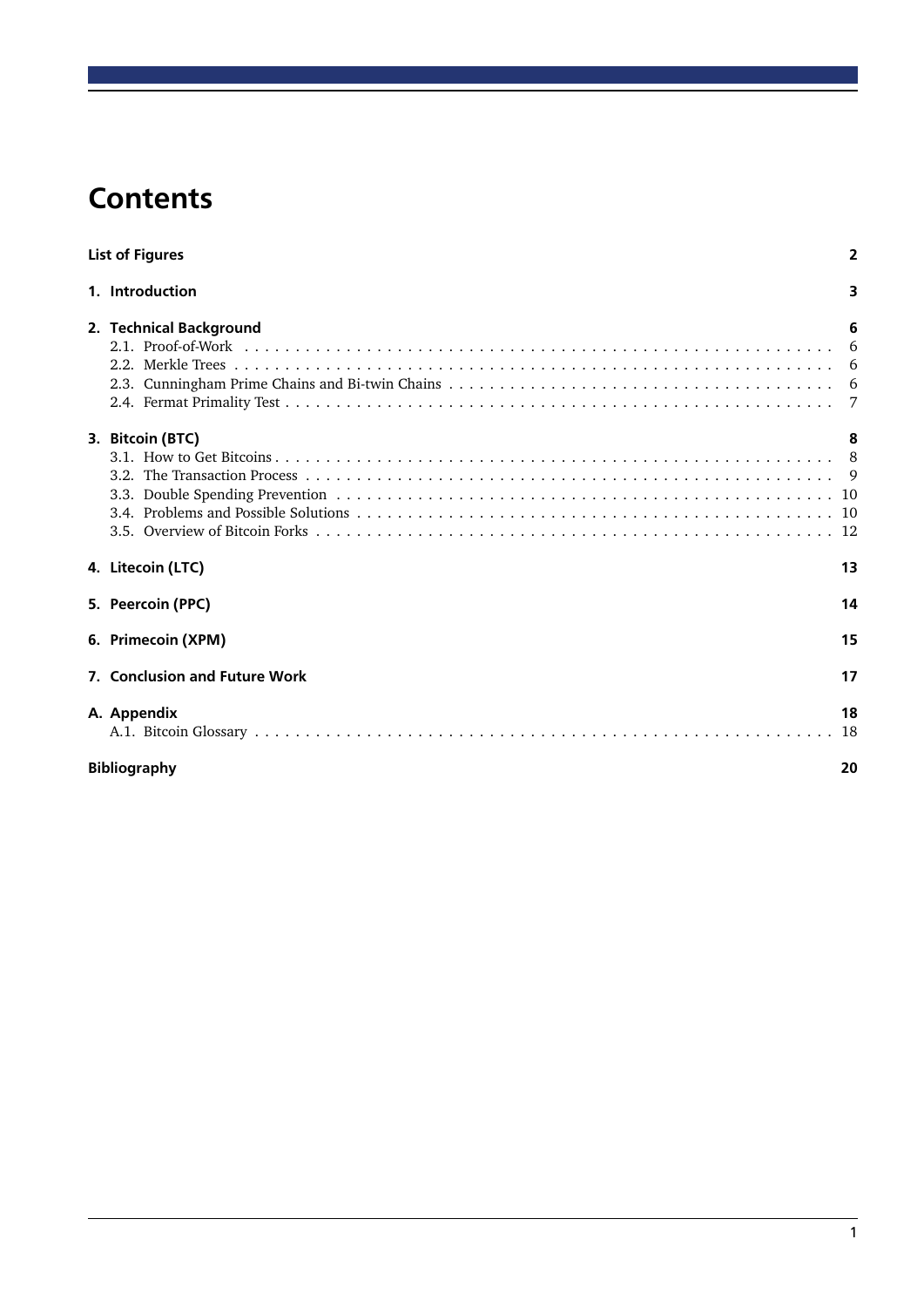# <span id="page-2-0"></span>List of Figures

| 1.1. Monthly E-book Share of US Consumer Book Purchases from Jan 2009 to Nov 2012 3 |  |
|-------------------------------------------------------------------------------------|--|
|                                                                                     |  |
|                                                                                     |  |
|                                                                                     |  |
|                                                                                     |  |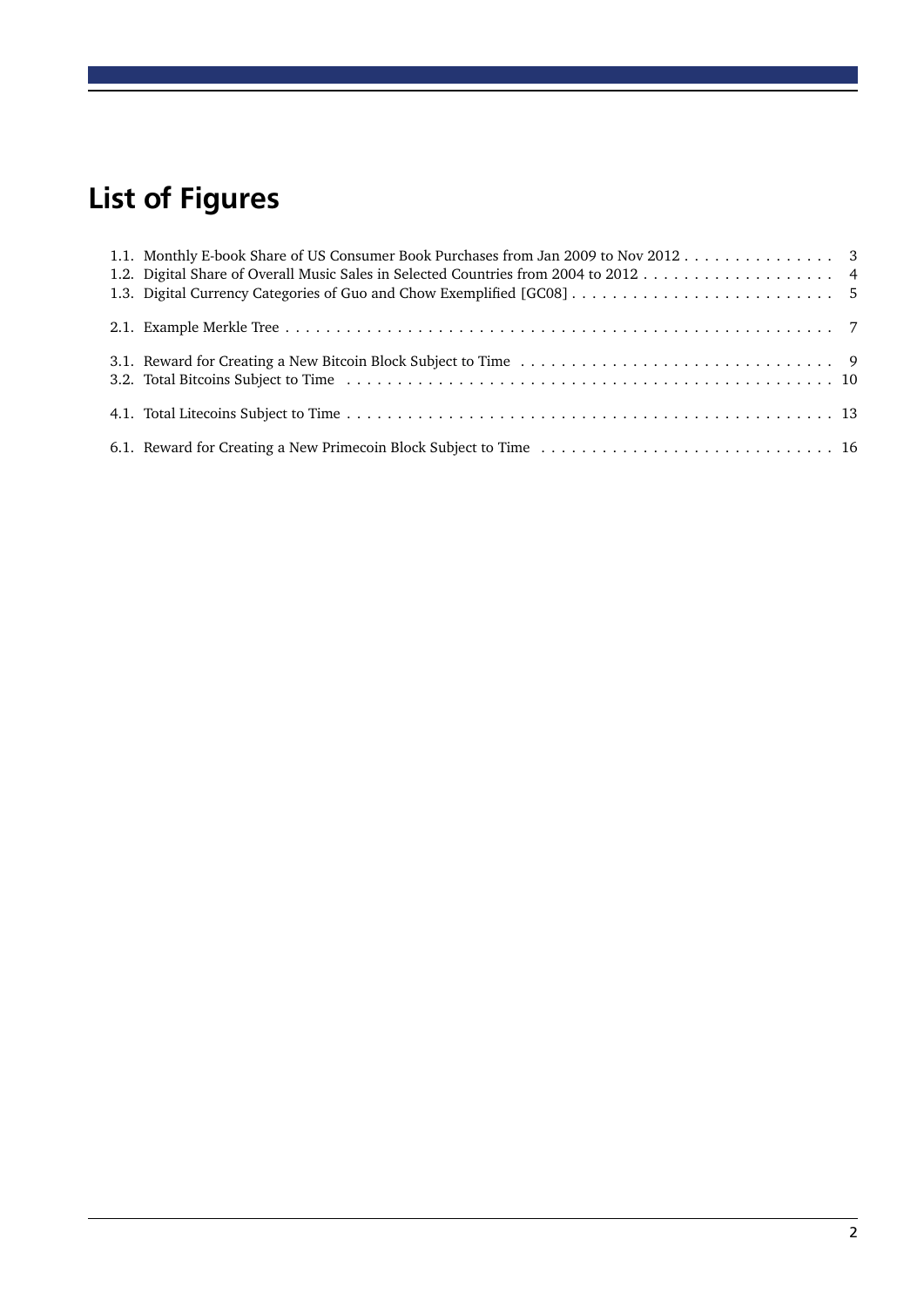# <span id="page-3-0"></span>1 Introduction

Nowadays, more and more things are digitalised and their analogue counterparts become less important. E-books, digital music, digital newspapers, online lexica et cetera become much more important (cf. Figure [1.1](#page-3-1) and Figure [1.2\)](#page-4-0). Hence, it seems only a matter of time when money also becomes completely digitalised. How the digital counterpart will actually be called is not clear at all – each combination of the adjectives digital, virtual or electronic and the nouns currency, money or cash seem to be used. For this paper, we will mostly use the term digital currency for two reasons: First, because the most important system, Bitcoin, uses this term. And second, because the systems we are interested in allow users to exchange money from their digital system into traditional currencies like euro or dollar and vice-versa. This possibility of exchanging money justifies the term currency.



<span id="page-3-1"></span>Figure 1.1.: Monthly E-book Share of US Consumer Book Purchases from Jan 2009 to Nov 2012

Although there is no clear naming convention, there is a categorisation of digital currencies. Guo and Chow came up with a quadrinomial categorisation in 2008 (cf. Figure [1.3\)](#page-5-0) [\[GC08\]](#page-20-1). Type-1 virtual money is only spendable for virtual goods and services. Type-2 virtual money extends type-1 money in that it is also spendable for real goods and services. Type-3 virtual money extends type-2 money in that it is purchasable by real-world money. Type-4 virtual money extends type-3 money in that it is also sellable for real-world money. The European Central Bank invented another categorisation in their document about virtual currency schemes [\[Ban12\]](#page-20-2). Though it is just a slight modification and simplification of Guo's and Chow's categorisation, so that we will stick to theirs.

Type-4 digital currencies have multiple advantages over traditional currencies. Some of the mentioned benefits apply to all digital currencies, whereas many only apply to distributed ones like Bitcoin on which we focus. First of all, digital currencies have great accessibility. In order to get a credit card or something alike, people are normally in need of a bank account. In order to pay or sell with a digital currency, all what is needed is an internet access and the appropriate software. This is especially helpful for people from developing countries where the internet infrastructure may develop faster than the banking infrastructure. Another advantage is that one is not restricted by banks' opening hours or long transaction delays caused by them. Distributed digital currencies are furthermore nearly impossible to destroy. Of course a traditional bank has multiple backups and enormous protection, but it is still possible that all backups are destroyed.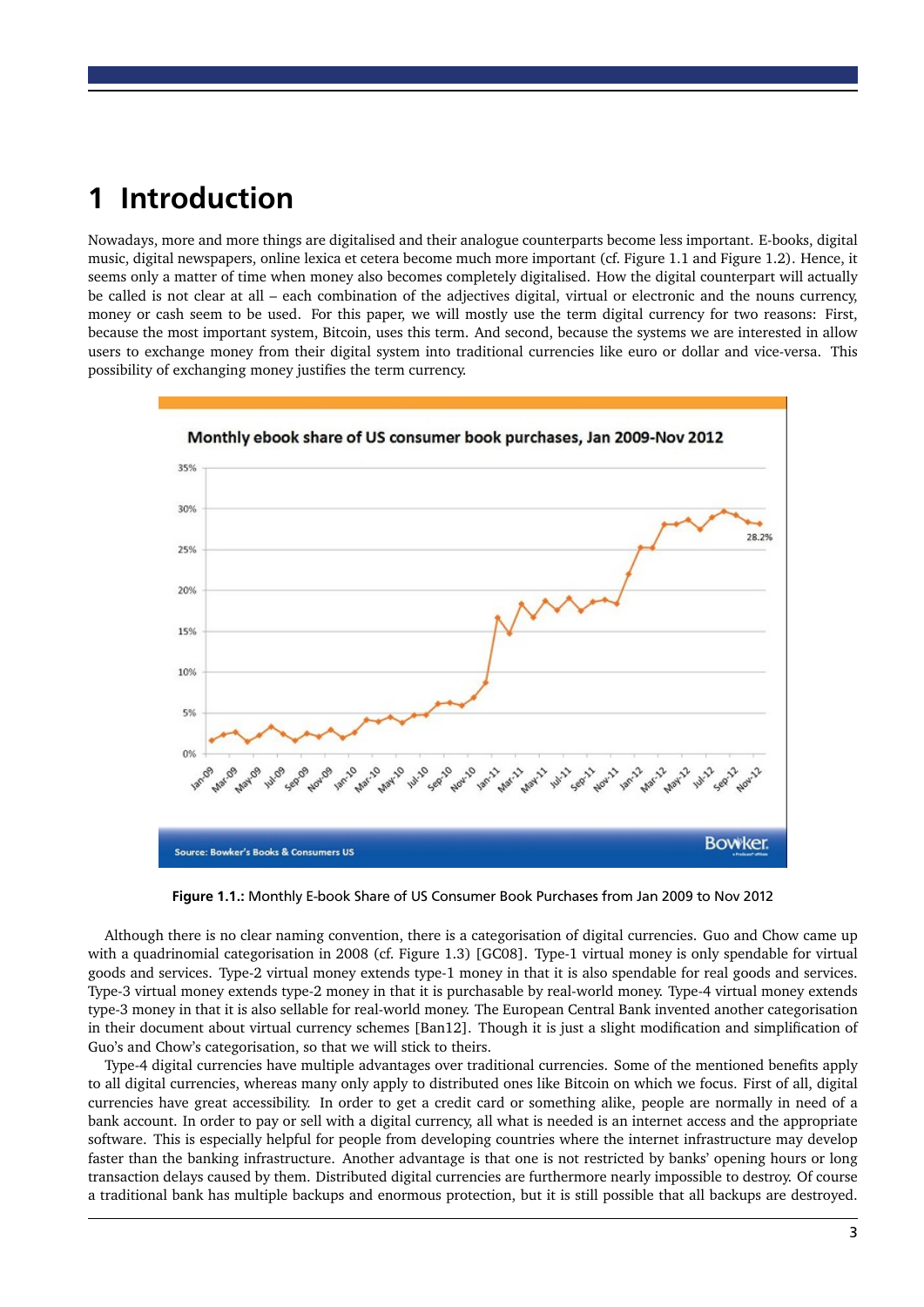

<span id="page-4-0"></span>Figure 1.2.: Digital Share of Overall Music Sales in Selected Countries from 2004 to 2012

Compared to millions of distributed network nodes, the backups of a bank could be destroyed relatively easy. In addition, users are anonymous, so that the user's privacy is sustained. Users do not have to give any details about themselves – they act via a pseudonym. Another often mentioned advantage is irreversibility. [Transactions,](#page-19-0) once executed, can not be charged back. This is great for merchants who may have not been able to start their business because of fraud problems.

Mind that some of the mentioned advantages can also be disadvantages in certain situations – especially the last two. The anonymity definitely attracts criminals to use the platform. Irreversibility can also be a problem for buyers who prepaid their order, but who are not supplied by the merchant. Hence, one always has to balance what is more important for oneself.

We are interested in full replacements of traditional money – in the so-called type-4 currencies. They can be used for purchasing digital as well as real goods and services and can be exchanged in both directions. Hence, systems like AceBucks, QQ Coins and WoW Gold will not be covered here. Additionally, we are dependent on open source systems and on the written technical information the inventors give us. This is not easy and often leads to non-scientific references. It furthermore excludes some systems which may be interesting due to their popularity like Ripple, Ukash, Ven or Linden dollars. These systems are all not open source and all lack enough technical information, so that they will not be covered. Additionally, most of these currencies still have a central authority which actually relativises some of their advantages over traditional currencies. In the end, only distributed cryptographic currencies, which are all based on Bitcoin, remain. The systems introduced here are basically the ones with the highest market capitalisation: Bitcoin (Chapter [3\)](#page-8-0), Litecoin (Chapter [4\)](#page-13-0), Peercoin (Chapter [5\)](#page-14-0) and Primecoin (Chapter [6\)](#page-15-0) [\[coi\]](#page-20-3). Namecoin, which is in third place, is not covered in this paper since it is mainly a distributed domain name system and has not been designed as a digital currency [\[Dot\]](#page-20-4). Primecoin is only in seventh place of the market capitalisation ranking, but introduces a new, innovative concept, so that the system is included in this paper.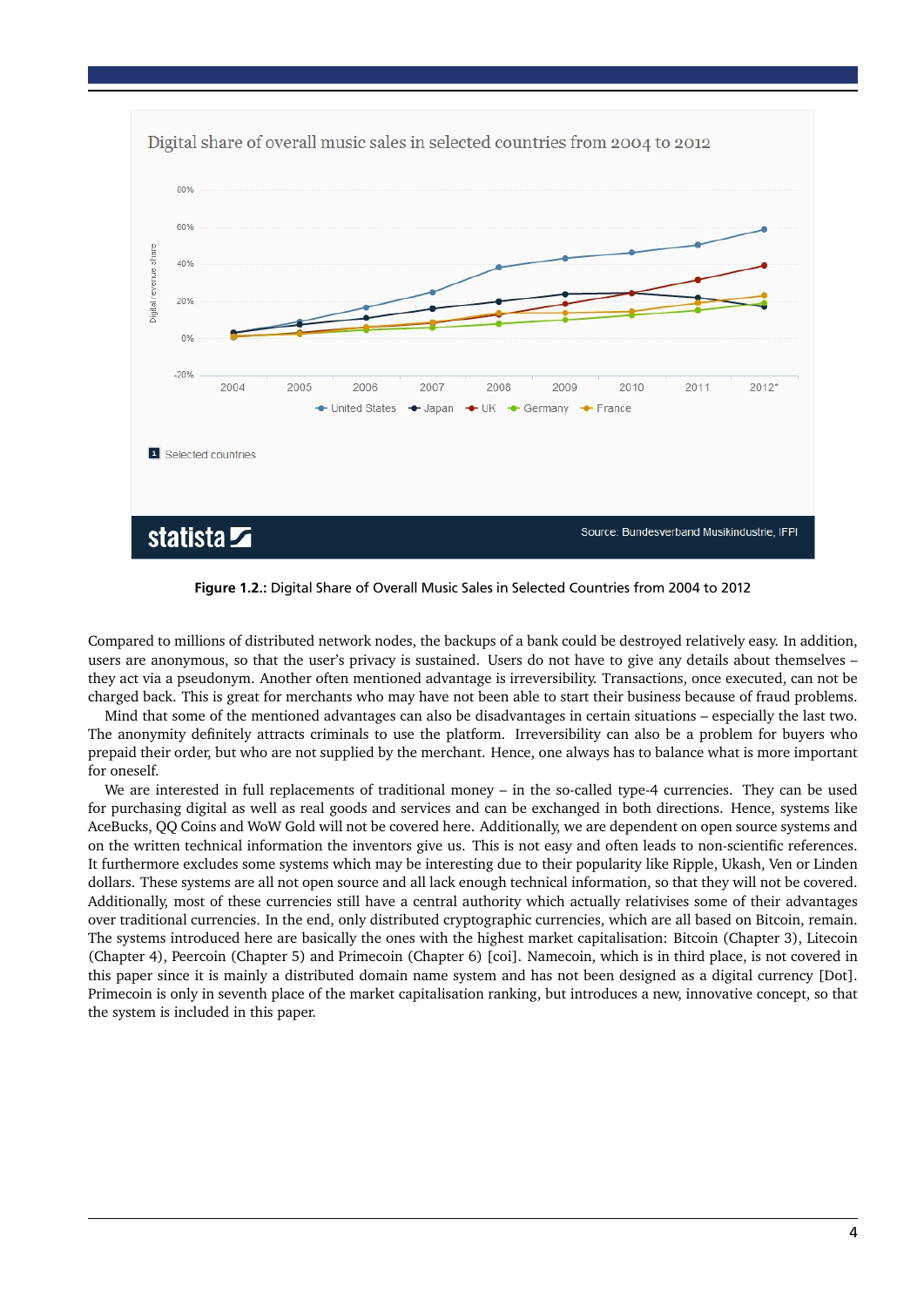

<span id="page-5-0"></span>Figure 1.3.: Digital Currency Categories of Guo and Chow Exemplified [\[GC08\]](#page-20-1)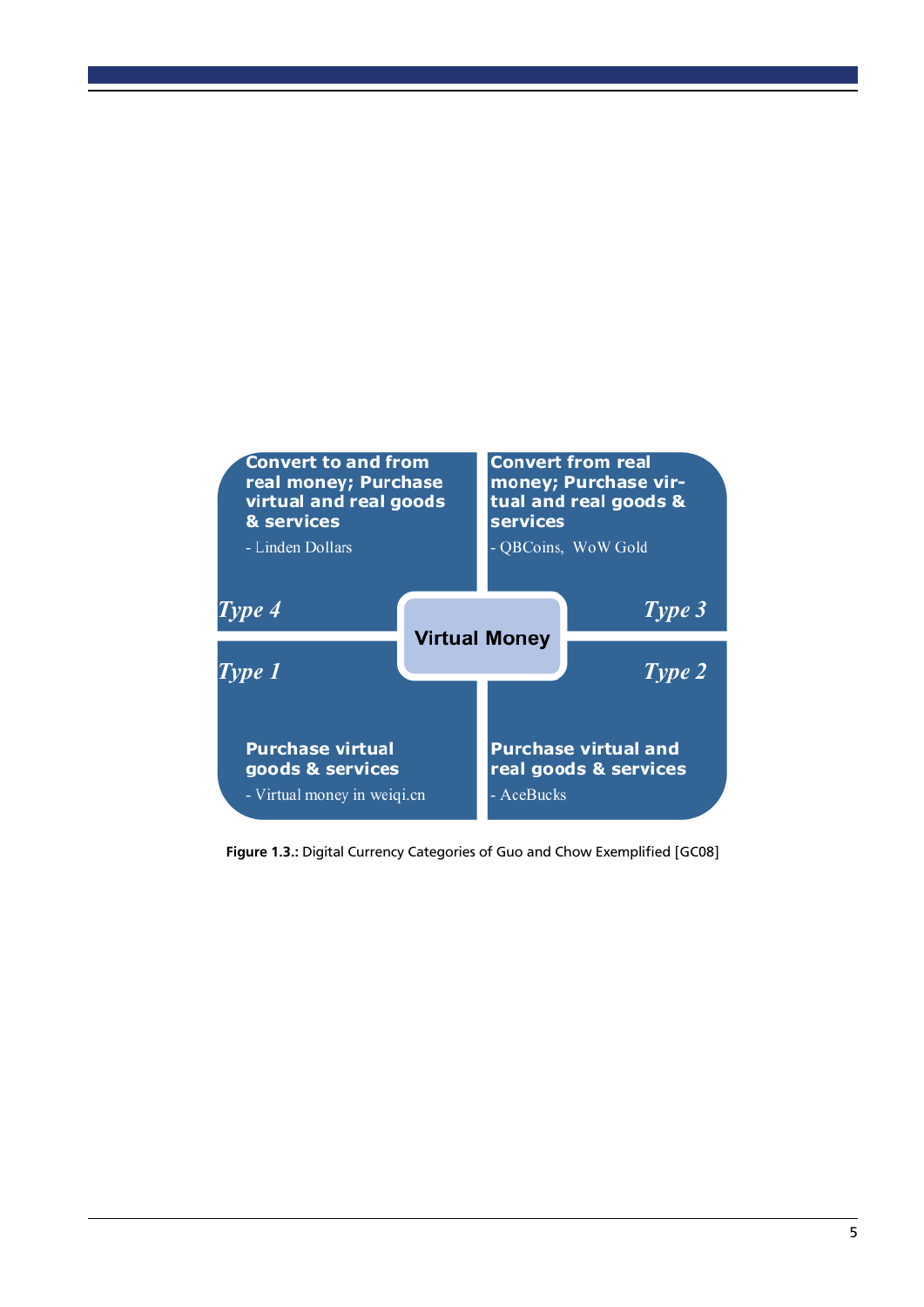### <span id="page-6-0"></span>2 Technical Background

Digital currencies make extensive use of basic cryptographic features such as public key infrastructures, digital signatures or hashing. Since these techniques are quite basic and popular, they are not covered in this paper. Therefore, rather unknown techniques are introduced in this chapter.

#### <span id="page-6-1"></span>2.1 Proof-of-Work

The idea behind [proof-of-work](#page-19-1) is that one can trust parties which prove that they completed some computational work in order to send a specific request. It has been developed in order to prevent denial-of-service attacks and e-mail spam, but can be used for other purposes as well. The proof has to require some computational work and the verification of the proof has to be rather easy. If work in the meaning of computational power is needed in order to send some form of request, an attacker cannot send an arbitrary number of requests. Hence, if the work has been proven, the receiver has a signal that the sender is potentially trustworthy. Anyway, this is not proof that the sender actually is trustworthy – it may just be used as an indicator.

Different [proof-of-work](#page-19-1) systems mainly differ from their cost-functions; the functions which are actually responsible for the work. Cost-functions should be expensive to compute and efficient to verify. Ideally, the expensiveness of the computation is configurable via a parameter.

A popular [proof-of-work](#page-19-1) system which is also used in Bitcoin is Hashcash [\[Bac02\]](#page-20-5). It was invented by Adam Back in 1997. The heart of the Hashcash cost-function is some kind of hash function. Back suggested SHA1 and MD5 in his paper, but more modern hash functions may be used nowadays – for instance, Bitcoin uses SHA256. The hash function just has to be efficiently computable. The idea of Hashcash is that the sender has to compute a hash with specific properties. The hash has to start with a configurable, but fixed number of zeros. In order to compute such a hash, a random number *x*, often called [nonce,](#page-18-2) is added to the string to be hashed. If the resulting hash does not have the claimed requirements, *x* is incremented and another hash is computed. The sender than sends the string as well as the computed number *x* to the receiver which just has to check whether the hash of the string concatenated with the number fulfils the requirements.

#### <span id="page-6-2"></span>2.2 Merkle Trees

Although Merkle trees are as old as 1987, they still play an important role in both – applications such as Apache Cassan-dra [\[The\]](#page-21-0) or BitTorrent [\[Bak09\]](#page-20-6) as well as in research [\[WLL](#page-21-1)+13, [JO13,](#page-20-7) [Nak08\]](#page-20-8). The idea of Merkle trees, which are also referred to as hash trees, is to store data blocks in the leaf nodes and only hash values in the non-leaf nodes [\[Mer88\]](#page-20-9). The hashes are calculated by a conventional encryption function such as DES. The hash values of the leaf nodes containing the data are the respective hashes of the data. The hash values of the other nodes are calculated by hashing the hash value of the left child concatenated with the hash value of the right child.

The big advantage of this model is that one can discard hashes and data blocks without breaking the hash of the root node. Considering the example from Figure [2.1,](#page-7-1) it is possible to remove H\_00, H\_01 as well as DATA\_000 and DATA\_001 without breaking the hash of the root node. This is extremely helpful if new data is added to the right of the tree and the old data is not that important. Bitcoin makes extensive use of this technique.

#### <span id="page-6-3"></span>2.3 Cunningham Prime Chains and Bi-twin Chains

The three prime chains introduced in this section are important for the Primecoin system which is discussed in Section [6.](#page-15-0) Prime chains are basically just sequences of primes  $p_i$  with a specific chain length  $n: p_1, p_2, \ldots, p_n$ .

A Cunningham chain of first kind is a prime chain with the following property:

$$
\forall i \in \mathbb{N} \ \ 1 \leq i < n \rightarrow p_{i+1} = 2p_i + 1
$$

The so-called origin of such a chain is  $p_1 + 1$ . For instance, 2, 5, 11, 23, 47 is a Cunningham chain of first kind with length 5 and origin 6.

A Cunningham chain of second kind is a prime chain with the following property:

$$
\forall i \in \mathbb{N} \;\; 1 \leq i < n \rightarrow p_{i+1} = 2p_i - 1
$$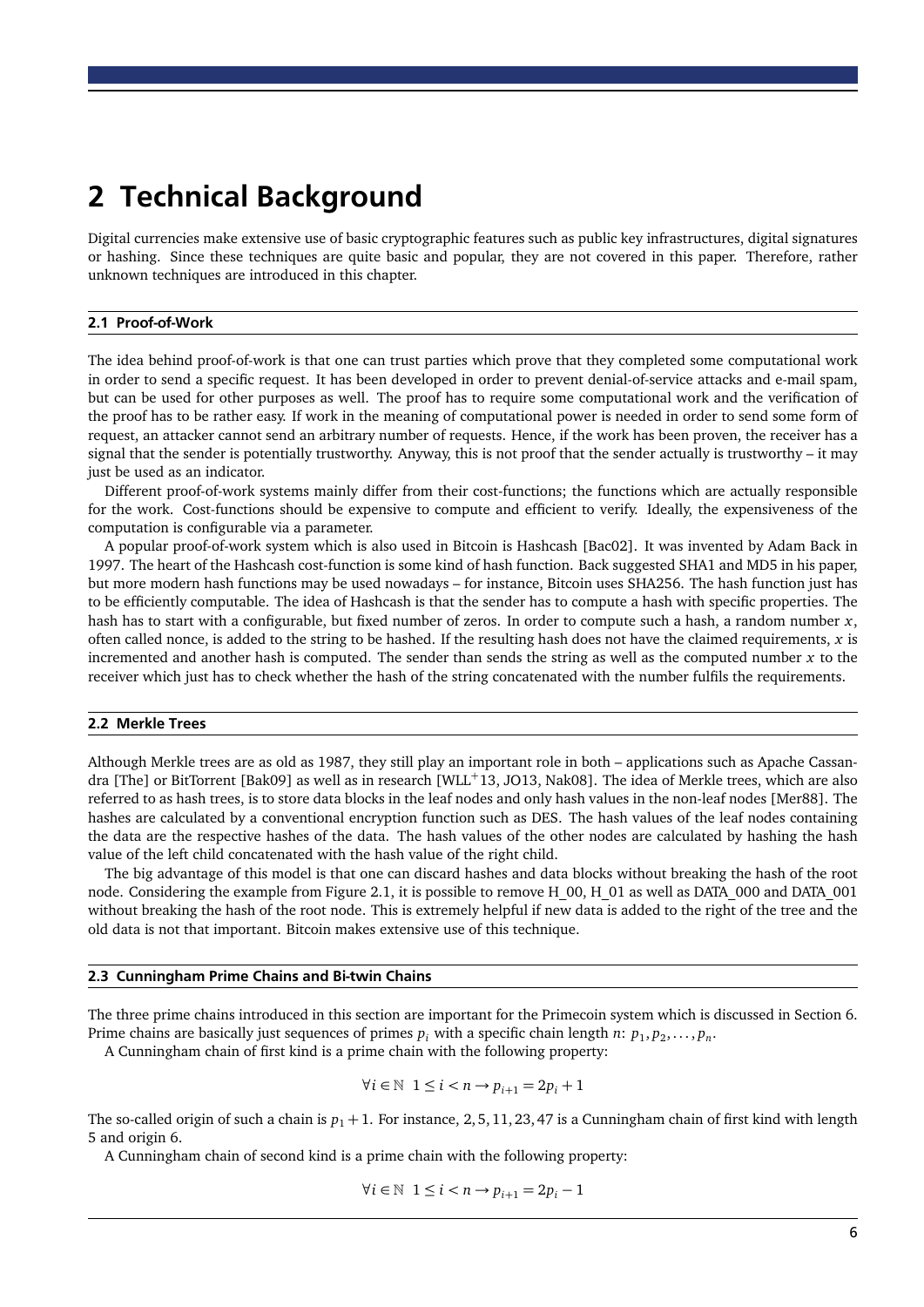

<span id="page-7-1"></span>Figure 2.1.: Example Merkle Tree

The origin of such a chain is  $p_1 - 1$ . For instance, 2, 3, 5 is a Cunningham chain of second kind with length 3 and origin 1.

Twin primes are pairs of primes where *p* as well as *p*+2 are primes. Bi-twin chains are chains of these twin primes with the property that the doubled average of a twin prime is the average of the next twin prime in the chain. So assuming a prime chain of length  $2n$  with  $p_{1,1}, p_{1,2}, \ldots, p_{n,1}, p_{n,2}$ , the property for a bi-twin chain is:

$$
\forall i \in \mathbb{N} \ 1 \leq i < n \to p_{i,1} + p_{i,2} = \frac{p_{i+1,1} + p_{i+1,2}}{2}
$$

The origin of a bi-twin chain is the middle of the first twin prime, which is actually  $p_{1,1} + 1$ . For instance, 5, 7, 11, 13 is a bi-twin chain of length 4 and origin 6.

#### <span id="page-7-0"></span>2.4 Fermat Primality Test

The classical Fermat test and the Euler-Lagrange-Lifchitz test are used in Primecoin, whereby the former one is much more important and therefore introduced here. The Fermat primality test checks whether a number is probably a prime number. Numbers which pass the Fermat test and are not prime numbers are called pseudoprimes.

The Fermat primality test is based on Fermat's little theorem, which states that if  $p$  is a prime and  $1 \le a < p$ , then:

$$
a^{p-1}\equiv 1\ (mod\,)
$$

Hence, the test just picks random numbers *a* with  $1 \le a < p$  and checks the equality. If the equality does not hold for one of the numbers, then *p* is not a prime. If the equality holds for many numbers, then *p* is probable prime.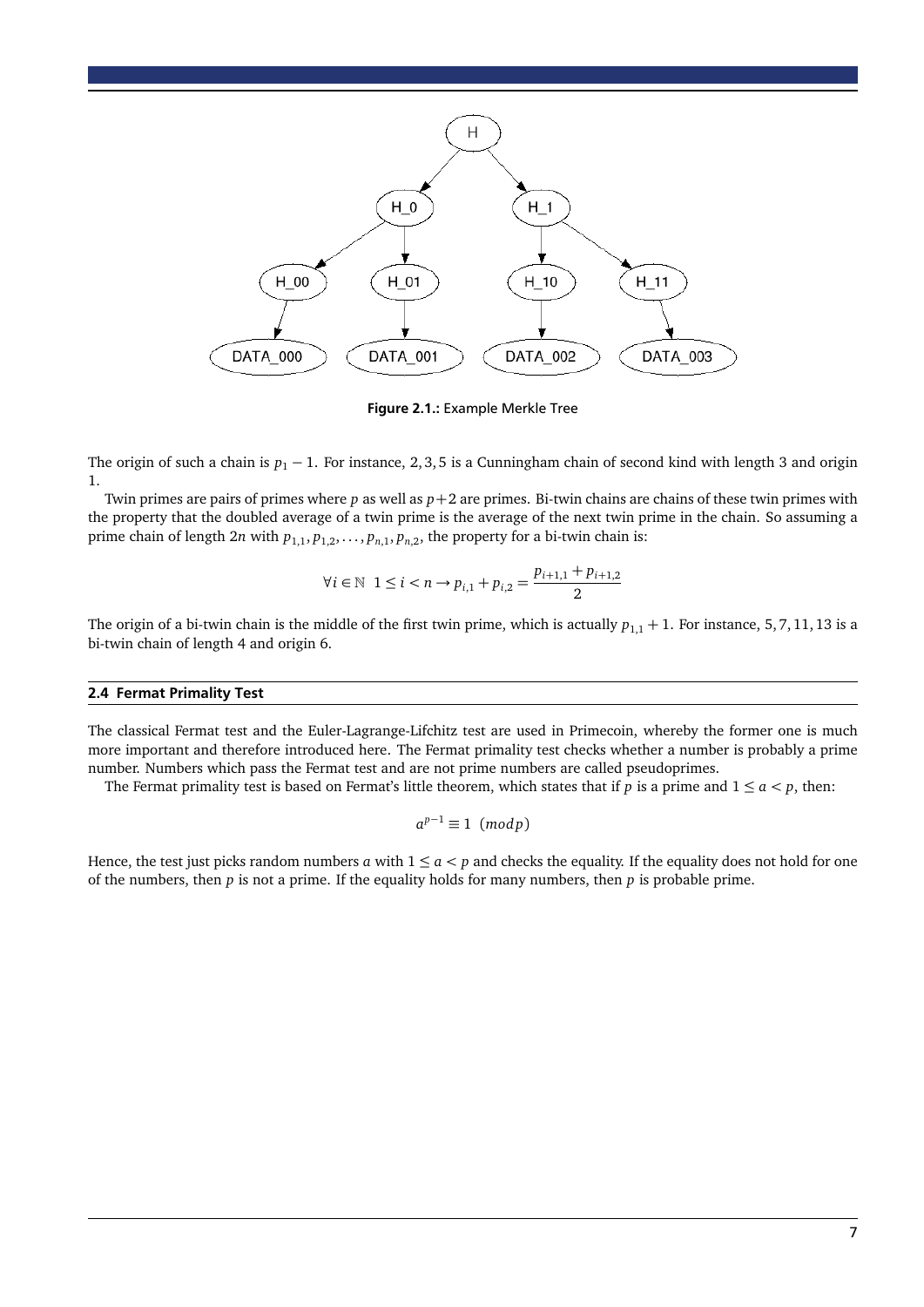# <span id="page-8-0"></span>3 Bitcoin (BTC)

Bitcoin is a decentralised type-4 P2P currency based on cryptography [\[Nak08\]](#page-20-8). It has been invented by a person with the pseudonym Satoshi Nakamoto in 2008. It is plainly *the* digital currency, because it was already invented in 2008 and has, with around 30,000 to 70,000 [transactions](#page-19-0) per day and a market capitalisation of about 1.2 billion USD, a massive dissemination nowadays [\[blo,](#page-20-10) [coi\]](#page-20-3). There is a vast number of other cryptocurrencies, though they all have not been developed from scratch, but are based on Bitcoin [\[Wik\]](#page-21-2). It is even possible to use the Bitcoin system for other purposes than digital currencies: Namecoin is based on Bitcoin and uses the system in order to build a decentralised domain name system [\[Dot\]](#page-20-4).

Bitcoin is based on public key cryptography. Hence, each Bitcoin user has a secret private key and the appropriate public key, which is known to all other users<sup>[1](#page-8-2)</sup>. There are three concepts which are useful in order to get a quick overview and which are essential to understand the Bitcoin system: [transactions,](#page-19-0) [blocks](#page-18-3) and the [block chain.](#page-18-4) A [transaction](#page-19-0) is a dataset which describes a money sending process from a sender to a receiver. The sender signs the [transaction,](#page-19-0) so that everyone can verify that the message is authentic. The receiver's public key is included into the [transaction](#page-19-0) dataset, so that everyone can check who the new owner of the transferred bitcoins is. A [block](#page-18-3) is a dataset which contains multiple [transactions.](#page-19-0) It includes, besides the [transactions,](#page-19-0) a [proof-of-work](#page-19-1) as well as a reference to the previous [block.](#page-18-3) Since it contains a [proof-of-work,](#page-19-1) a new valid proof has to be found in order to create a new [block.](#page-18-3) The [difficulty](#page-18-5) for the [proof-of-work](#page-19-1) is adjusted every 14 days, so that on average, every ten minutes a new [block](#page-18-3) is generated. Why new [blocks](#page-18-3) have to be generated is discussed in the following section. The [block chain](#page-18-4) is the chain of all [blocks](#page-18-3) ever generated and therefore contains the whole [transaction](#page-19-0) history. Each [block](#page-18-3) includes the hash of the previous [block](#page-18-3) in order to build this chain. The first [block](#page-18-3) in this chain is the so-called [genesis block.](#page-18-6) Bitcoin's [genesis block](#page-18-6) has been established on 03 January 2009.

<span id="page-8-1"></span>It may help to read the Bitcoin glossary in the [Appendix](#page-18-0) in order to get used to the other Bitcoin terms as well.

#### 3.1 How to Get Bitcoins

First of all, it should be clarified what a [coin](#page-18-7) in the Bitcoin-world actually is. A [coin](#page-18-7) is nothing else than a chain of digital signatures which represents a [transaction](#page-19-0) history. Hence, a proof that a [coin](#page-18-7) belongs to someone is not a proof of some knowledge or property, but just a proof that you got this [coin](#page-18-7) at sometime from someone. In other words, a [coin](#page-18-7) does not exist through a physical or virtual representation, but only through its history. This is nothing else than the logical implication of electronic money. Even traditional money nowadays often only exists in a virtual form. The user does not have all money in cash, but only sees the balance on the (digital) bank account. Since the whole [transaction](#page-19-0) history is stored on each node in the Bitcoin network, every node is able to verify the current owner of a [coin.](#page-18-7) But how do new [coins](#page-18-7) come into the system? Each time a Bitcoin user solves a [proof-of-work](#page-19-1) and thus creates a new [block,](#page-18-3) he is rewarded with a specific number of bitcoins. This is an incentive for the users to utilise their computational work and solve the [proof-of-work](#page-19-1) puzzles. The whole process of trying to solve [proof-of-work](#page-19-1) puzzles and thus creating new [blocks](#page-18-3) is called [mining.](#page-18-8)

Although a new [block](#page-18-3) is created every ten minutes, the total number of [coins](#page-18-7) is strictly limited to 21 million. In order to satisfy this limitation, the reward a user gets for creating a new [block](#page-18-3) is roughly halved every four years (exactly once every 210,000 [blocks\)](#page-18-3). Figure [3.1](#page-9-2) illustrates that the reward for creating new [blocks](#page-18-3) rapidly tends to zero. In 2140, when all 21 million bitcoins are mined, the reward will be less than the smallest unit of bitcoins (which is one [Satoshi](#page-19-2) and equals 0.00000001 BTC), so that no more [coins](#page-18-7) are created. The number of available bitcoins over time are analogous and are shown in Figure [3.2.](#page-10-1) Even when all bitcoins are mined, there is still another incentive for users to solve the [proof-of-work](#page-19-1) puzzles. The user who mines a [block](#page-18-3) gets the [transaction fees](#page-19-3) of all included [blocks.](#page-18-3) What [transaction fees](#page-19-3) there are and what they are good for is described in the following section.

But of course there is another possibility of getting bitcoins apart from [mining.](#page-18-8) Users can also exchange traditional money like euros or dollars into bitcoins on specific exchange markets. The largest and most popular Bitcoin exchange platform is [Mt.Gox](https://www.mtgox.com/) $^2$  $^2$ .

<span id="page-8-2"></span> $1$  To be exact, users have a various number of keypairs, because a new keypair is used for each transaction. Though we will keep it a bit simpler here.

<span id="page-8-3"></span><sup>2</sup> <https://www.mtgox.com/>, accessed 01 August 2013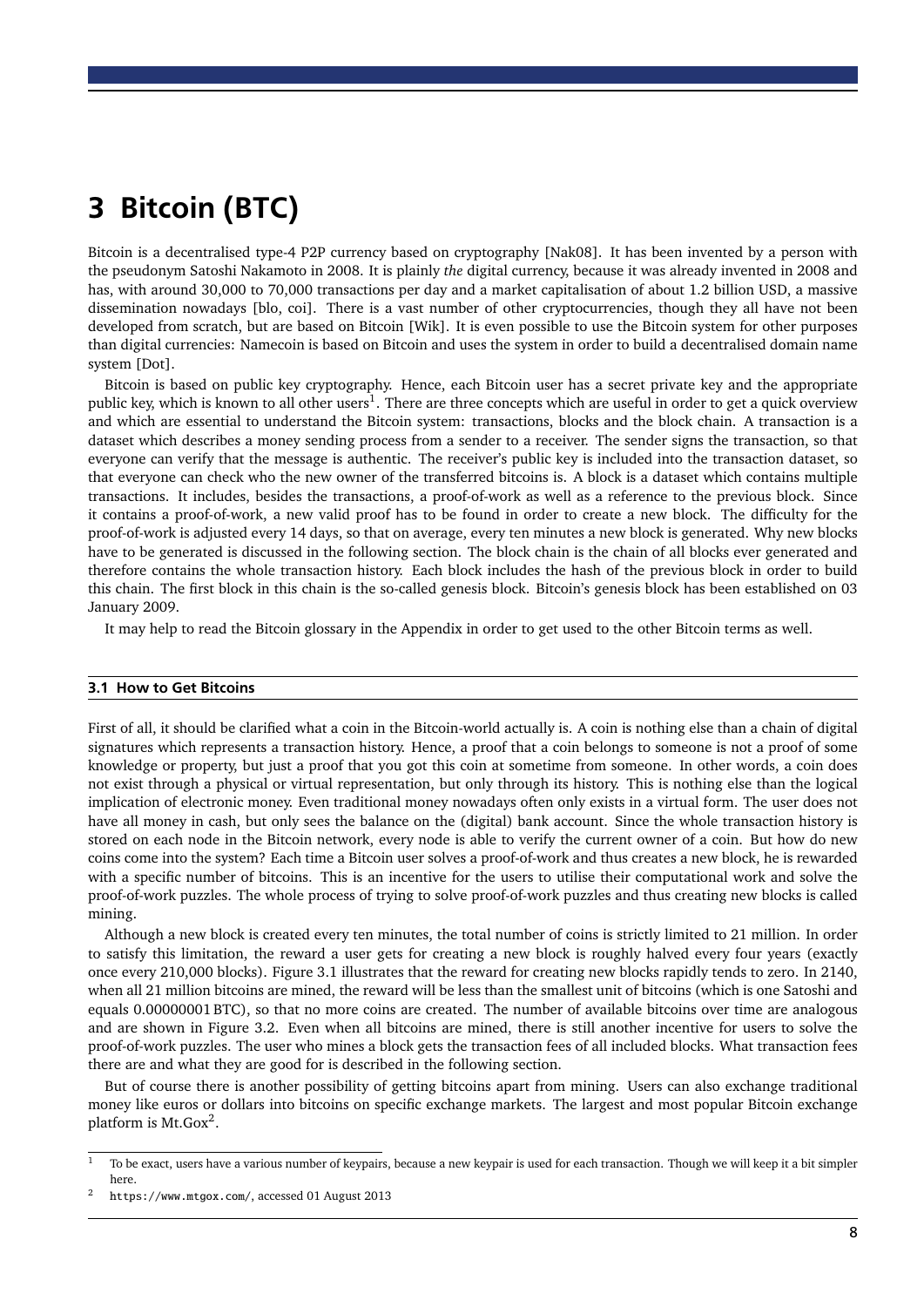

<span id="page-9-2"></span>Figure 3.1.: Reward for Creating a New Bitcoin Block Subject to Time

#### <span id="page-9-0"></span>3.2 The Transaction Process

Assumed Alice wants to send 50 BTC to Bob and previously got 30, 15 and 10 BTC from Charlie, Dan and Erin respectively. She will then create a [transaction](#page-19-0) record similar to the one from [3.1.](#page-9-3) Inputs are the three [transactions](#page-19-0) which prove that she has enough money. To be exact, these are hashes of the previous [transactions](#page-19-0) as well as a respective index, which references a specific output from the corresponding [transaction.](#page-19-0) The signatures which verify that Alice is authorised to spend the funds are also included in the inputs. The outputs contain the public key from Bob and the amount which should be transferred to that key. If the sum of the [transaction](#page-19-0) input amounts do not match the amount she wants to send, she can create an additional [transaction](#page-19-0) output that sends the remainder back to her own public key (3 BTC in the example). If the sum of the amounts of all [transaction](#page-19-0) inputs and outputs still does not match, the remainder is considered to be a [transaction fee](#page-19-3) (2 BTC in the example). This fee is an incentive for other users to confirm the [transaction.](#page-19-0) The dots in [3.1](#page-9-3) indicate that there are some other, less important fields in a [transaction](#page-19-0) record.

<span id="page-9-3"></span>
$$
\left(\begin{array}{ccc}\n\left(\begin{array}{ccc}\ntxHash_{CA} & txOutIndex_{CA} & sig_{CA} \\
txHash_{DA} & txOutIndex_{DA} & sig_{DA} \\
txHash_{EA} & txOutIndex_{EA} & sig_{EA}\n\end{array}\right),\n\left(\begin{array}{cc}\npk_B & 50 \\
pk_A & 3\n\end{array}\right),\n\ldots \\
\text{inputs}\n\end{array}\right) (3.1)
$$

A [transaction](#page-19-0) is verified if a user who mined a [block](#page-18-3) by finding a correct [proof-of-work](#page-19-1) has included this [transaction](#page-19-0) in his [block.](#page-18-3) He will then get the [transaction fees](#page-19-3) of all included [transactions.](#page-19-0) Since new [blocks](#page-18-3) are created every ten minutes on an average, the [transaction](#page-19-0) verification can also last ten minutes and even longer. One can increase the probability for a faster verification by providing a higher [transaction fee.](#page-19-3) Then it is more likely that the [transaction](#page-19-0) is included in the next created [block.](#page-18-3)

<span id="page-9-1"></span>The first [transaction](#page-19-0) in a [block](#page-18-3) is a special one. It includes the reward for the user who mined this [block.](#page-18-3) It is a [transaction](#page-19-0) with no inputs. As an output, it includes the current reward amount together with the public key of the miner.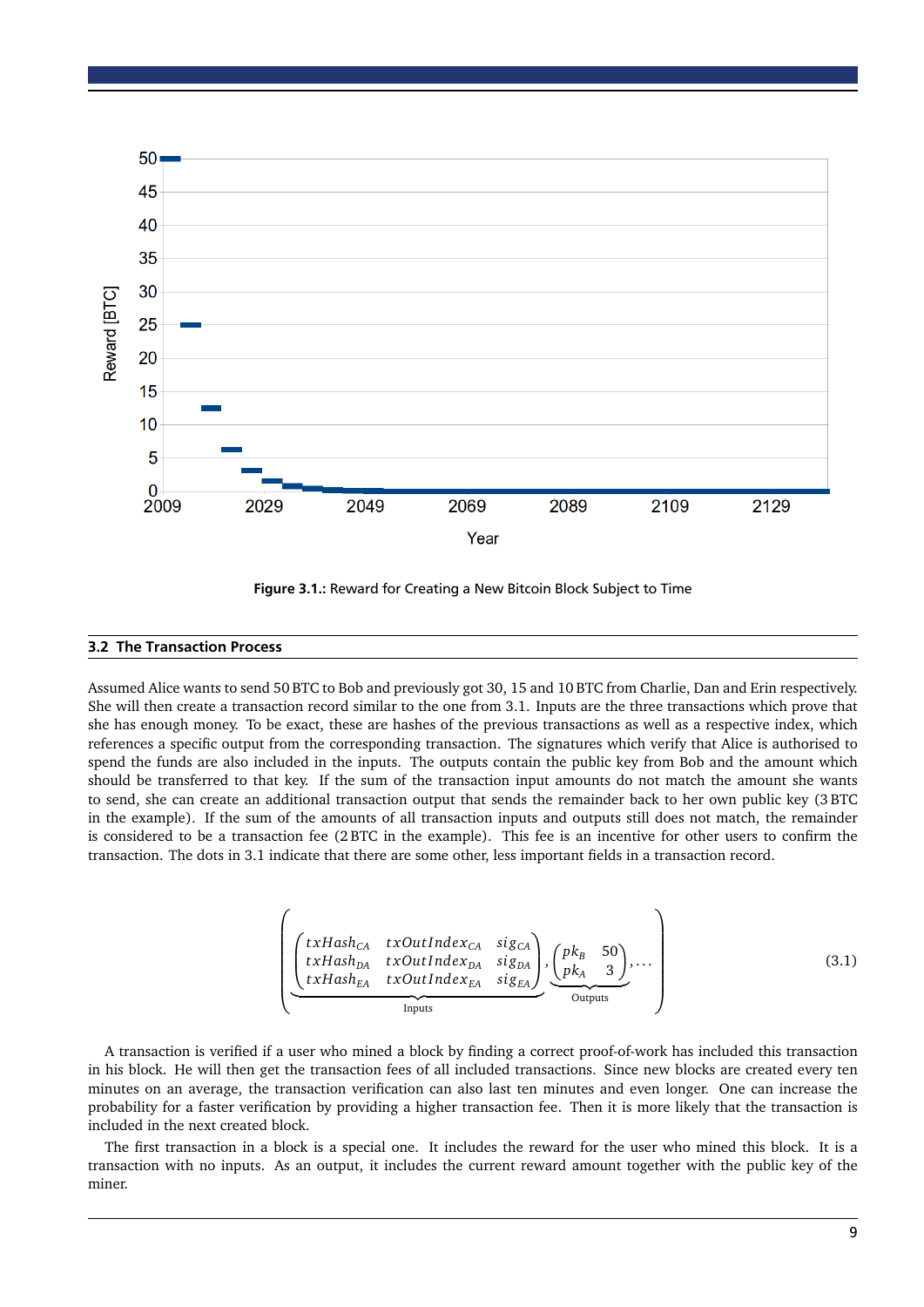

<span id="page-10-1"></span>Figure 3.2.: Total Bitcoins Subject to Time

#### 3.3 Double Spending Prevention

Dishonest users could use the same [transactions](#page-19-0) as input for multiple new [transactions.](#page-19-0) In other words, they could try to double-spend the money they eventually got. Actually this would work in the very first moment, but all [transactions](#page-19-0) except the first one will not be verified and would therefore not be executed. When [transactions](#page-19-0) are included into [blocks,](#page-18-3) they are checked by the block creator as well as by all users receiving the new [block.](#page-18-3) Since the current [block chain](#page-18-4) which includes all successful [transactions](#page-19-0) is broadcasted to all users, everyone has the whole transaction history. A user receiving or creating a new [block](#page-18-3) checks the input [transactions](#page-19-0) of all included [transactions.](#page-19-0) If the [transaction](#page-19-0) has already been used as an input in another [transaction,](#page-19-0) the [transaction](#page-19-0) and the whole [block](#page-18-3) will be rejected.

Another possibility to double spend money would be to edit the whole [block chain](#page-18-4) in order to cheat the other users. The dishonest user could edit an old [block](#page-18-3) by removing the [transaction](#page-19-0) where he already spent his money. Anyway, removing or editing a [transaction](#page-19-0) would result in a new block hash, so that the [proof-of-work](#page-19-1) of this [block](#page-18-3) would have to be solved again. Since all [blocks](#page-18-3) are arranged in a chain, the dishonest node would also have to solve the [proof-of-work](#page-19-1) of all newer [blocks](#page-18-3) than the manipulated [block.](#page-18-3) And since users always accept the [longest chain](#page-18-9) and reject all others, the dishonest user would have to control at least half of the network's computational power in order to build a longer chain than the chain of the honest nodes. But if a dishonest user controls more than half of the computational power, he could manipulate [transactions](#page-19-0) and double-spend his money.

#### <span id="page-10-0"></span>3.4 Problems and Possible Solutions

The fact that a completely new and well-known digital currency has not been invented since the launch of Bitcoin in 2008 shows that it is a brilliant system. Though there are known problems which are discussed in this section. Some problems have been solved in Bitcoin forks and some of these forks will be introduced in the next chapters.

#### • **energy consumption**

Bitcoin's security heavily depends on the computational power needed for a valid [proof-of-work.](#page-19-1) This is not very energy-efficient. No matter how the current [difficulty](#page-18-5) is, the creation of a new [block](#page-18-3) will take approximately ten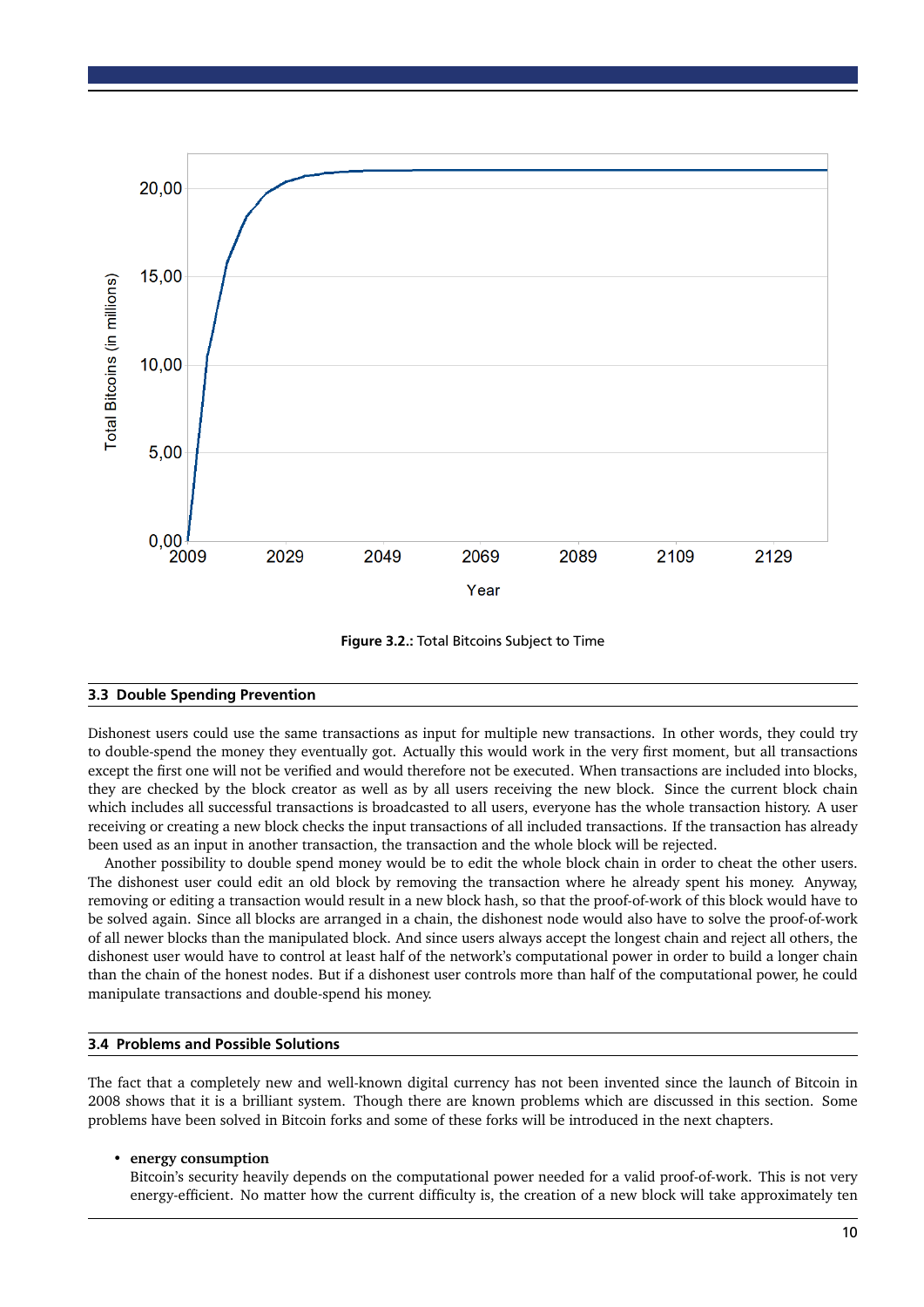minutes and will be done over and over again. Hence, each Bitcoin user's CPUs/GPUs or specialised processors run all the time and waste a significant amount of energy. Even if the devices doing the calculations are rather energy-efficient, this of course is not a good design from an ecological point of view.

Peercoin suggests an addition to the [proof-of-work](#page-19-1) system called proof-of-stake, which ensures energy-efficiency in the long run. Peercoin is discussed in Chapter [5.](#page-14-0)

#### • **anonymity**

People may think that Bitcoin is completely anonymous, because it uses pseudonyms and uses new addresses for each [transaction.](#page-19-0) Unfortunately, it is still possible to reveal identity information in certain cases. The main problem is that the whole transaction history is public. Assumed an attacker runs an exchange service as well as a trap or just sells some products or services. If a user buys bitcoins from this exchange service and uses the same [transaction](#page-19-0) for buying a product from the attacker, the attacker can link the identity from the exchange service to the order. The common solution to this problem is to use so-called mixer services. Users can send money to these mixers. The mixers will do a few [transactions](#page-19-0) with the money and will refund it to the sender afterwards. Subsequently, it is not possible to link the identity of the user to the [transaction.](#page-19-0) But of course there is another problem that there may be untrusted mixers which do not refund the sent money.

Therefore, Barber et al. propose another solution based on a fair exchange protocol [\[BBSU12\]](#page-20-11). Since it is not implemented in a known system yet, it is not further discussed here.

#### • **history-revision attack / [double spending](#page-18-10)**

The [double spending](#page-18-10) problem has also been discussed in Section [3.3.](#page-9-1) But it has been admitted, that such an attack is possible when an attacker controls more than half of the network's computational power. Barber et al. propose a solution to that problem based on checkpointing [\[BBSU12\]](#page-20-11). The idea is that users should not trust [block chains](#page-18-4) in which rather old [transactions](#page-19-0) have been altered. Since each user gets new [transactions](#page-19-0) and [blocks](#page-18-3) through broadcasting, they have first-hand information about the [block chain.](#page-18-4) They could make regular checkpoints of the [block chain](#page-18-4) and if these older parts stored in the [block chain](#page-18-4) are updated by some user, they should be quite sceptical. They could then require a high number of other users to verify this chain before they accept it. Something similar is also included in the current protocol, but the checkpointing is done by software developers and included in the software download. This is of course again a security problem, so that Barber et al. have suggested to base this mechanism on the private, first-hand transaction history. Unfortunately, this idea has not been implemented in any known system.

#### • **theft or loss of bitcoins**

Users sign their [transactions](#page-19-0) with their private keys and authenticate the [transaction](#page-19-0) thereby. Hence, if private keys are stolen, the [coins](#page-18-7) of the user can be transferred to another user. If private keys are lost, the user cannot authenticate any [transaction](#page-19-0) with his [coins,](#page-18-7) so that the [coins](#page-18-7) are useless.

In order to solve the theft problem, Barber et al. propose threshold cryptography and super-wallets [\[BBSU12\]](#page-20-11). Threshold cryptography means that the private keys are not stored on one device, but rather are split and stored on multiple devices. This makes a malware attack more difficult, but also reduces the usability of the system. An addition to that idea and a solution to the usability problem are super-wallets. The super-wallet would be implemented with the mentioned threshold cryptography and only a sub-wallet with a small amount of [coins](#page-18-7) would be on the user's smartphone, so that money can be spent easily. If the user loses his smartphone or if the smartphone is attacked, he would only loose the small amount of money and his super-wallet with all his money would not be threatened.

The solution ideas for the loss of bitcoins proposed by Barber et al. are rather straightforward like backups, encryption and trusted paths and are therefore not covered here. Encrypting the wallet file, which stores all private keys, is supported in the current client, but the user has to opt-in [\[Bit\]](#page-20-12). The threshold cryptography idea has not yet been implemented in a known system.

#### • **scalability**

<span id="page-11-0"></span>Scalability is potentially an issue for clients with limited hardware or network resources like clients with smartphones. It is rather difficult to download and store the whole [block chain,](#page-18-4) which as the time of writing is approximately 8.7 GB big, on the smartphone [\[blo\]](#page-20-10). Barber et al. propose a subscription-based filtering service as a solution [\[BBSU12\]](#page-20-11). The idea is that clients who do not verify any [transactions](#page-19-0) are not interested in all new [transactions](#page-19-0) and [blocks,](#page-18-3) but only the ones relevant to them. They could subscribe to a filtering service which filters the updates and only forwards the ones the user is interested in. Bitcoin supports such a filtering service and the feature is also implemented in the current Android Bitcoin wallet [\[HC12,](#page-20-13) [Sch13\]](#page-21-3).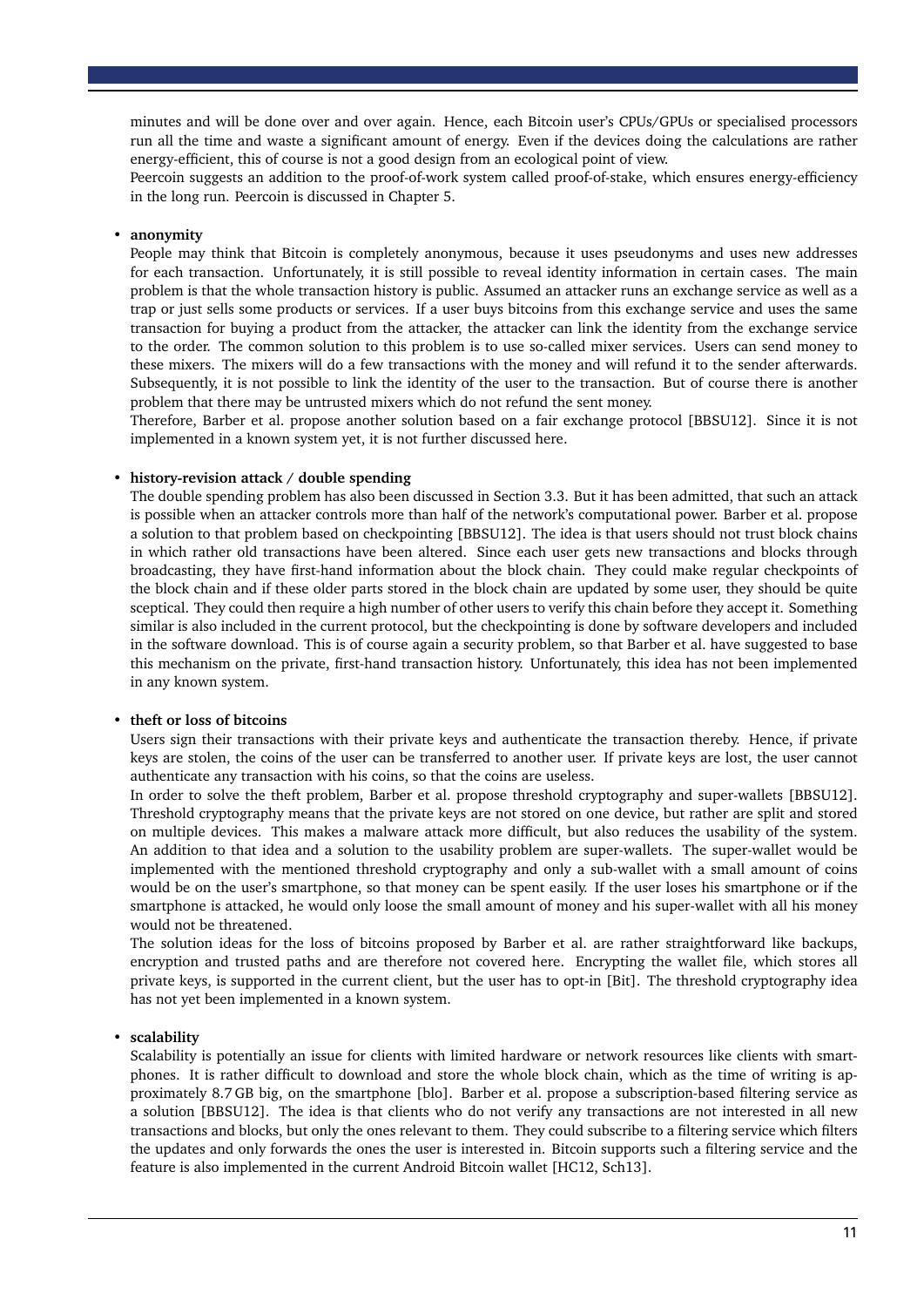#### 3.5 Overview of Bitcoin Forks

There is a huge number of Bitcoin forks, which enhance it in some way. The following table gives an overview of the forks, which are introduced in the next chapters.

| Currency       | Proof-of-work<br>Algorithm | <b>Mining Time</b> | <b>Current Reward</b><br>Per Block | Maximum<br>Volume | <b>Current Market</b><br>Capitalisation [coi] |
|----------------|----------------------------|--------------------|------------------------------------|-------------------|-----------------------------------------------|
| <b>Bitcoin</b> | SHA256                     | 10 minutes         | 25 BTC                             | 21 million        | $\approx$ 1.254 billion USD                   |
| Litecoin       | scrypt                     | 2.5 minutes        | 50 LTC                             | 84 million        | $\approx$ 59 million USD                      |
| Peercoin       | SHA256                     | 10 minutes         | <b>50 PPC</b>                      | no limit          | $\approx$ 3 million USD                       |
| Primecoin      | different<br>approach      | 1 minute           | 50 XPM                             | no limit          | $\approx$ 864,814 USD                         |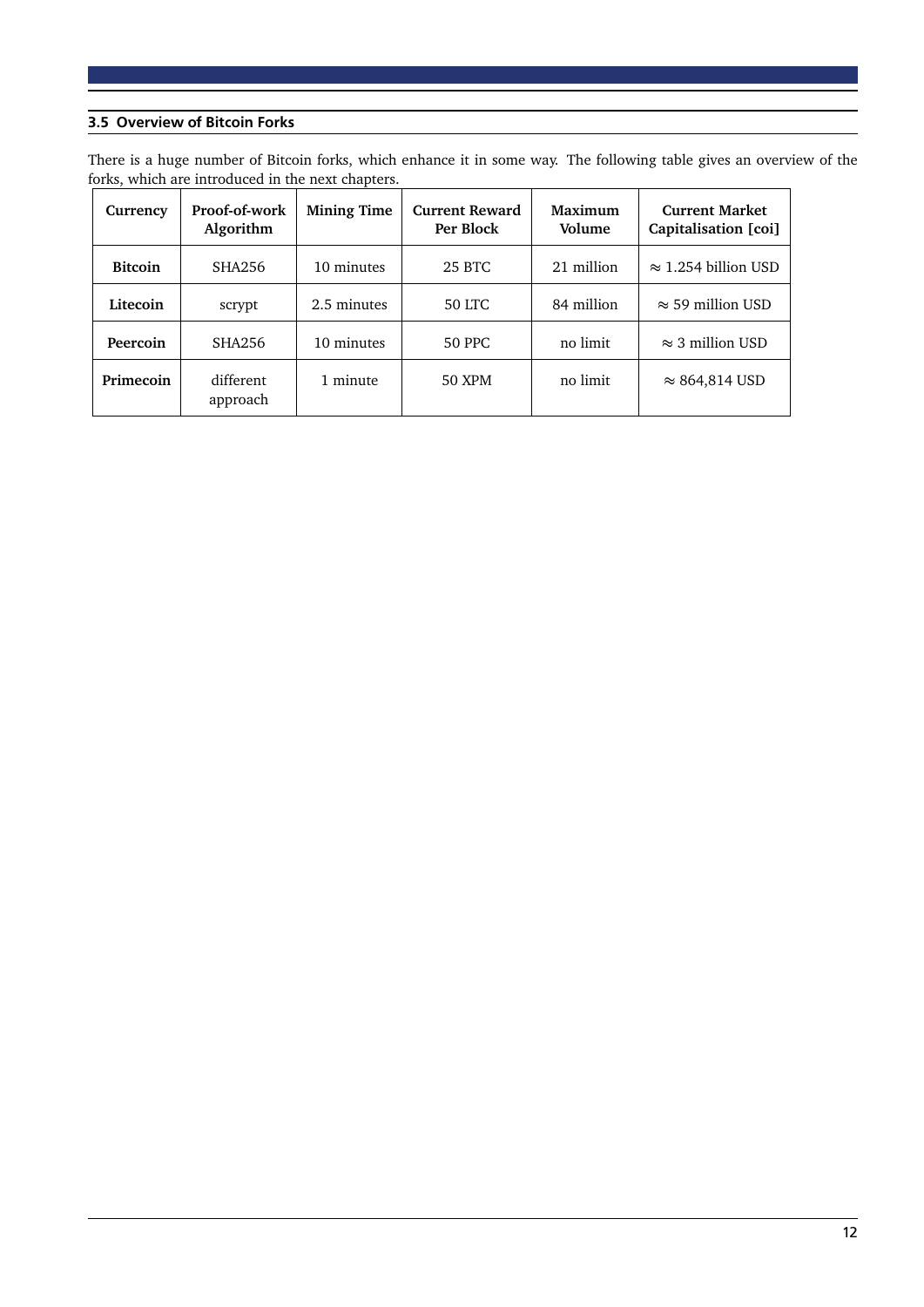# <span id="page-13-0"></span>4 Litecoin (LTC)

Litecoin is a Bitcoin fork whose [genesis block](#page-18-6) was mined on 13 October 2011. It basically alters two parameters of the Bitcoin system. First, it quarters the block mining time from ten minutes to two and a half minutes. Second, it quadruples the number of blocks after which the reward for [mining](#page-18-8) new [blocks](#page-18-3) is halved from 210,000 to 840,000. Additionally, it uses another [proof-of-work](#page-19-1) function. Instead of SHA256 used by Bitcoin, it uses scrypt – a password-based key derivation function invented by Colin Percival in 2009 [\[Per09\]](#page-20-14).

The smaller block rate and the higher number of [blocks](#page-18-3) after which the reward is halved lead to a greater maximum number of [coins.](#page-18-7) Where 21 million is the maximum number of possible bitcoins, the maximum volume of litecoins is 84 million. Bitcoin and Litecoin have the same reward distribution (cf. Figure [3.1\)](#page-9-2). The two adjustments cancel each other out in this point. Only the years on the x-axis are shifted by two years, because the Litecoin [genesis block](#page-18-6) was mined two years later than the one from Bitcoin. The function showing the litecoins over time has the same characteristics as the one from Bitcoin. But it is also shifted by two years and the value to which the function tends is four times higher (cf. Figure [4.1\)](#page-13-1).

The usage of scrypt as a function for the [proof-of-work](#page-19-1) means that it is more profitable to mine litecoins with home hardware like normal workstations. For Bitcoin [mining,](#page-18-8) there is specialised hardware with which the [mining](#page-18-8) process is much faster. Therefore, Bitcoin [mining](#page-18-8) with home hardware as a normal user becomes much more inefficient, because the probability that people with specialised hardware find a valid [proof-of-work](#page-19-1) is much higher. With Litecoin, the probability that one finds a [proof-of-work](#page-19-1) with home hardware is much higher, because there are no competitors with much better preconditions.



<span id="page-13-1"></span>Figure 4.1.: Total Litecoins Subject to Time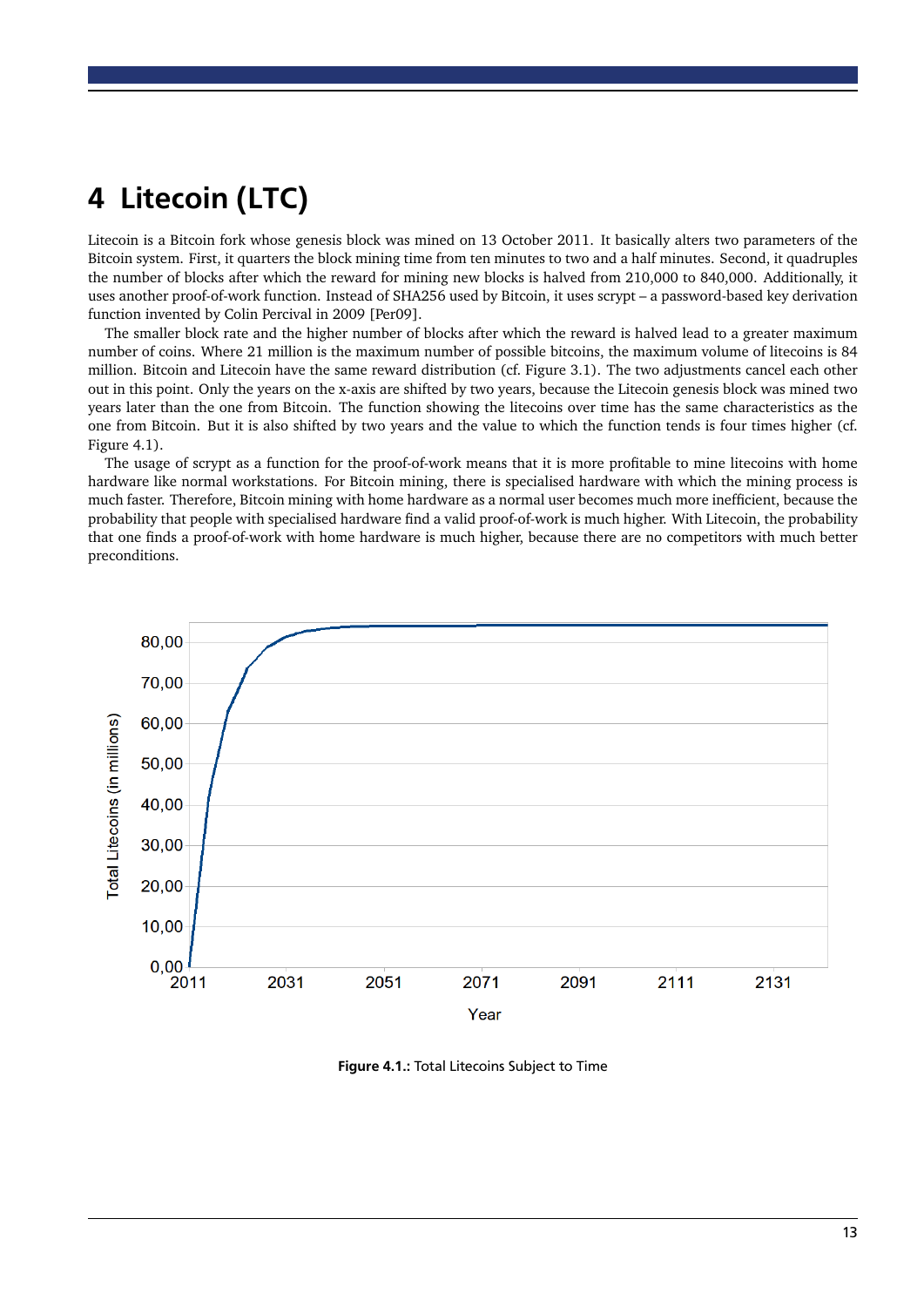# <span id="page-14-0"></span>5 Peercoin (PPC)

Peercoin, often referred to as Peer to Peer Coin or PPCoin, has been invented by two people with the pseudonyms Sunny King and Scott Nadal in 2012 [\[KN12\]](#page-20-15). It is another Bitcoin fork, which solves Bitcoin's energy consumption problem in the long run. Bitcoin's [proof-of-work-](#page-19-1)based system depends on the computational power of all network nodes. Every node computes hashes over and over again in order to find a valid [proof-of-work.](#page-19-1) Of course this is not very energy-efficient. Peercoin suggests a hybrid system which uses [proof-of-work](#page-19-1) for the [mining](#page-18-8) process, but a new concept called proofof-stake for security purposes. Whereas Bitcoin nodes solve [proof-of-work](#page-19-1) puzzles and therefore waste computational power, Peercoin mainly uses energy-efficient proof-of-stake in the long run.

Peercoin's proof-of-stake is based on the so-called coin age, which is defined as currency amount times holding period: *coinAge* = *cur renc yAmount* · *holding Period*. So the coin age can be computed, each [transaction](#page-19-0) and each [block](#page-18-3) has a timestamp. Peercoin has the traditional [proof-of-work](#page-19-1) [blocks](#page-18-3) known from Bitcoin as well as a new type of [blocks:](#page-18-3) the so-called proof-of-stake [blocks.](#page-18-3) Finding proof-of-stake [blocks](#page-18-3) is also based on hash operations, but in contrast to the [proof-of-work](#page-19-1) [blocks,](#page-18-3) there is no [nonce](#page-18-2) in the data which is hashed. The variable part of the data which is hashed is the timestamp field. This field only changes every second, so that users just calculate a hash every second and not millions of hashes per second like in Bitcoin. The probability for a user to find a valid proof-of-stake [block](#page-18-3) depends on the total accumulated coin age. A proof-of-stake [block](#page-18-3) is accepted if a user found a hash fulfilling his specific [target](#page-19-4) – meaning that the hash is less than his current [target.](#page-19-4) Since the current [target](#page-19-4) is multiplied by the coin age the user accumulated, users with a higher coin age are more likely to find a valid proof-of-stake. One could actually pre-calculate the hashes with the respective timestamps, but this would not help for two reasons. First, the network only accepts [blocks](#page-18-3) with a timestamp near to the current timestamp. Second, the hash of the previous [block](#page-18-3) is also included in the header which has to be hashed, so that one would have to recalculate the hash as soon as another block has been mined. Hence, a pre-calculation does not make any sense, so that users will stick to the one-hash-per-second rule and the energy efficiency is maintained.

Of course users get a reward for [mining](#page-18-8) proof-of-stake [blocks.](#page-18-3) [Transaction fees](#page-19-3) are indeed compulsory, but they are not declared to the miner. They are "destroyed" insofar as they are charged, but not declared to anyone. They act as a counterpart to the inflation caused by the so-called coinstake [transactions.](#page-19-0) If a user mined a [block](#page-18-3) by solving a proofof-stake puzzle, the first [transaction](#page-19-0) in this [block](#page-18-3) will be the coinstake [transaction.](#page-19-0) It is a [transaction](#page-19-0) in which the user spends his [coins](#page-18-7) and issues them back to himself. But he does not only get back the [coins](#page-18-7) he spent, but is rewarded one cent per coin year on top. In other words, the reward can be calculated as

$$
reward = coin Days \cdot \frac{1}{36,500} \text{ PPC}
$$

Hence, assumed a user held 100 PPC for two years, accumulating  $100 \cdot 365 \cdot 2 = 73,000$  coin days and finds a proofof-stake [block,](#page-18-3) he will be rewarded with 73,000  $\cdot \frac{1}{36,500} = 2$  PPC. Since this reward is paid every time a user finds a proof-of-stake [block,](#page-18-3) Peercoin does not have a fixed volume cap. There is a potentially unlimited number of [coins,](#page-18-7) but the growth rate is actually limited by the block mining rate.

Another change compared to Bitcoin is that the [proof-of-work](#page-19-1) and proof-of-stake hash [target](#page-19-4) respectively the [difficulty](#page-18-5) is adjusted continuously and not discretely every 14 days as in Bitcoin. This avoids sudden jumps of the [difficulty.](#page-18-5) Additionally, since the whole system is based on the coin age, the definition of the [longest chain](#page-18-9) has to be adjusted. This is important for the security model – if a node receives multiple chains, it has to rely on the [longest chain.](#page-18-9) The [longest chain](#page-18-9) in Peercoin is defined as the chain with the highest total consumed coin age. For ensuring that the correct chain prevails, Peercoin additionally has a checkpointing mechanism. Unfortunately, this mechanism is not distributed, but depends on a central authority. Whereby the developers claim that it was just an additional security feature for the beginning of the currency and can be removed soon [\[PPC\]](#page-20-16).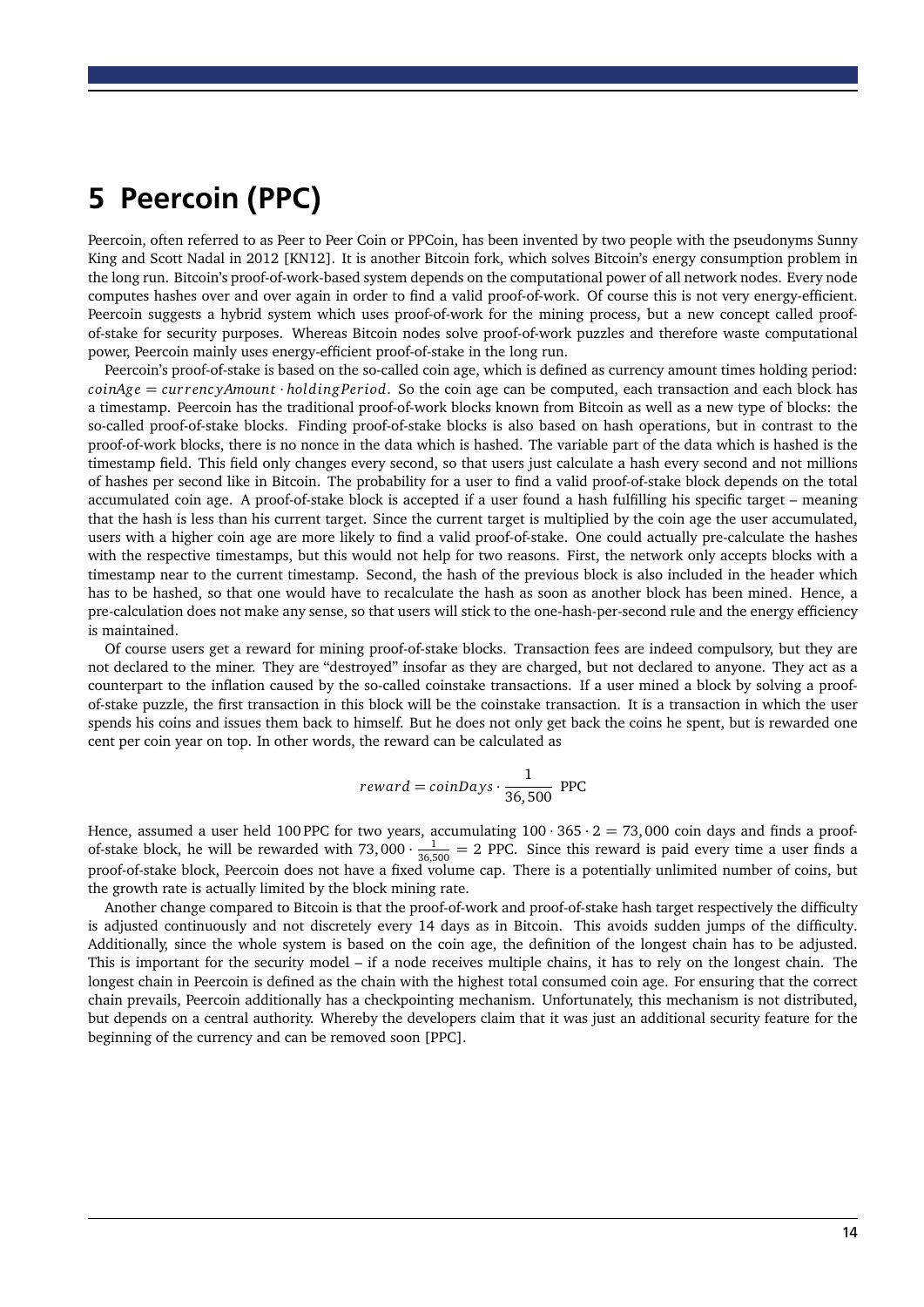# <span id="page-15-0"></span>6 Primecoin (XPM)

Primecoin is a quite innovative, Bitcoin-based currency which was invented in 2013 by someone with the pseudonym Sunny King, who also invented Peercoin [\[Kin13\]](#page-20-17). It is the first cryptographic currency whose [proof-of-work](#page-19-1) function is not based on Hashcash and does not waste energy just in order to ensure the security of the currency. It invests the energy for a scientific purpose – for finding prime chains. Unfortunately, there is not much scientific literature regarding prime chains. We did not find any scientific evidence that prime chains are important for modern science. Hence, the claim that finding prime chains has a scientific value stands a claim for the moment. There is an explanation on the Primecoin FAQ, though it lacks external references which prove the claims [\[Pri\]](#page-20-18):

*The distribution of primes has been one of the most important discoveries in arithmetic, and the study of prime chains traces its lineage to the work of Riemann and prime number theorem, with connections to the deeper nature of the seemingly random pattern of prime distribution. Prime distribution is not just an abstract interest of mathematicians. Riemann's study revealed connections between Riemann zeta function and prime distribution, whereas later on Riemann zeta function has been shown to be highly relevant in other scientific disciplines such as physics, thus the study of prime distribution is an important part of the foundation of modern sciences.*

As stated above, Primecoin uses another [proof-of-work](#page-19-1) function than Bitcoin. Such a function basically has to meet four requirements:

- 1. It has to be hard to compute, so that one can not create a proof in no time.
- 2. The difficulty needed in order to solve the proof has to be adjustable in a linear way. Otherwise, the function could not adapt to a changing amount of computational power.
- 3. It has to be easy to verify, so that everyone can efficiently check if a proof is valid.
- 4. There has to be a possibility to prevent that proofs are used multiple times. Hence, it has to be possible to link some input of the function to the hash of the block header.

Primecoin's [proof-of-work](#page-19-1) based on prime numbers achieves that in the following way:

- 1. Prime chains are hard to compute, so the calculation of prime chains is used as a [proof-of-work](#page-19-1) algorithm.
- 2. The chain length does not result in a linear difficulty curve and is hence not well suited. Instead, pseudoprimes are allowed and the remainder of the Fermat test is used to construct an appropriate difficulty function. If *k* is the prime chain length,  $p_0, \ldots, p_{k-1}$  the prime chain and *r* the remainder of the Fermat test,  $d = k + 1 - \frac{r}{n}$  $\frac{r}{p_k}$  is the difficulty. As the author states, "the distribution of  $\frac{r}{p_k}$  is not strictly uniform, but experiments have shown that the difficulty adjustment is reasonably good in practice" [\[Kin13\]](#page-20-17).
- 3. In order to verify the [proof-of-work,](#page-19-1) one only has to perform the Fermat test with every prime chain element *p*0 , . . . , *pk*−<sup>1</sup> . If all elements are primes or pseudoprimes, one performs the Fermat test with *p<sup>k</sup>* and plugs in the remainder into the equation shown above. The complexity for this verification is, compared to the computation of such a proof, relatively low. Primecoin only uses  $a = 2$  for the Fermat test.
- 4. In order to link the input of the [proof-of-work](#page-19-1) function to the hash of the block header, it is necessary that the origin of the prime chain is a multiple of the block header hash.

A miner therefore takes multiples of the block header hash and checks if it is possible to construct a Cunningham chain of first or second kind or a bi-twin chain with this value as an origin and with a specific required length. The required chain length is the integer value of the current difficulty (9 as the time of writing, because  $|9.27| = 9$ ). If a chain with the given origin and the required length is found, the miner computes the difficulty of the found chain. If this difficulty is greater than the current network difficulty, the miner found a valid block and can broadcast it to all other nodes in the network. The algorithm for finding the prime chains is not further explained, but as a look into the code reveals, it seems to be based on the Sieve of Eratosthenes.

Another difference to Bitcoin is that blocks are approximately mined each minute and therefore ten times more often than in Bitcoin. This also means that transactions are confirmed ten times faster. Additionally, the total volume of coins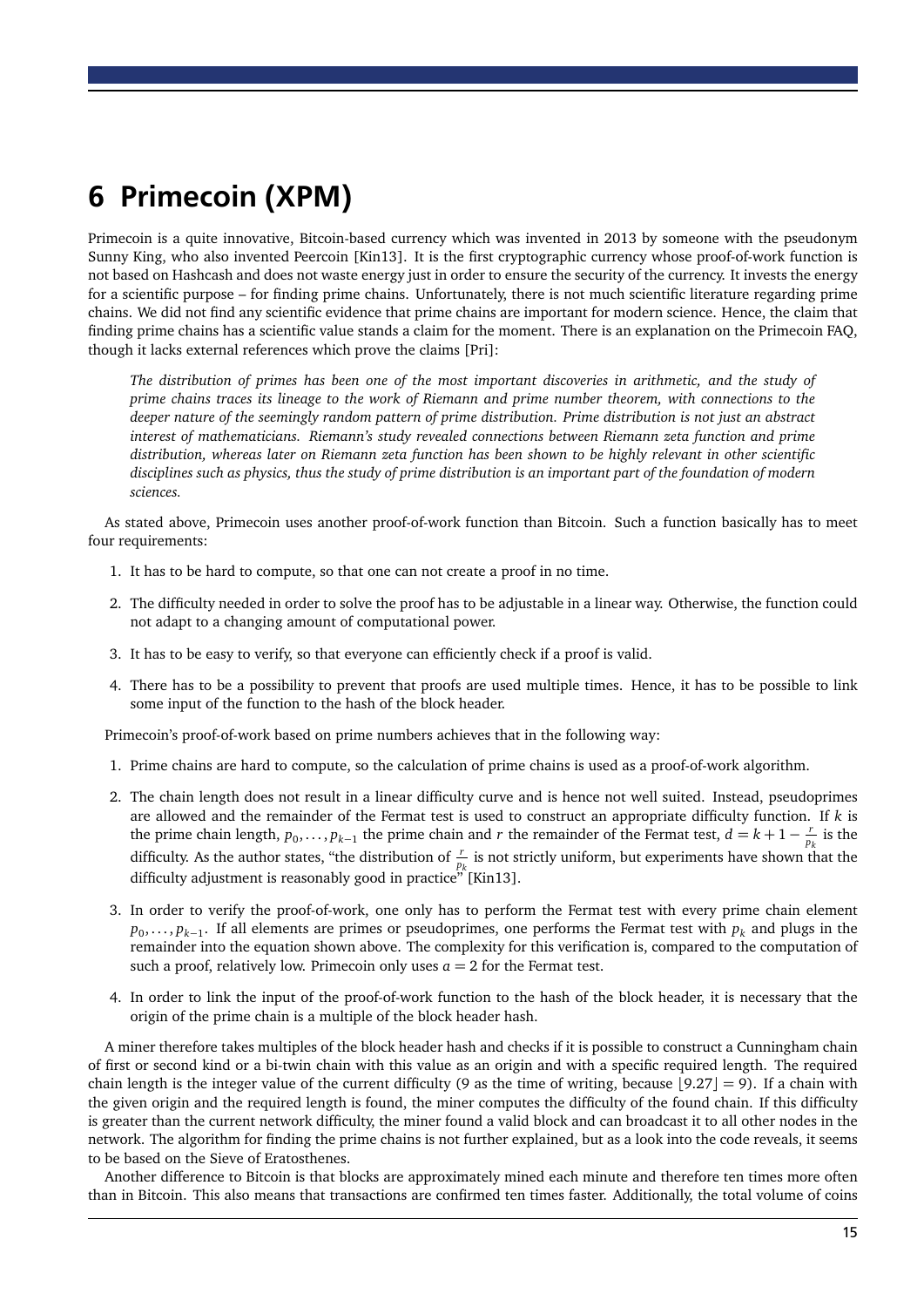

<span id="page-16-0"></span>Figure 6.1.: Reward for Creating a New Primecoin Block Subject to Time

is not limited. The reward for mining a new block is always equal to 999 divided by the square of the current difficulty. Hence, as the difficulty increases, the reward will converge to a specific value (cf. Figure [6.1\)](#page-16-0). As the time of writing, the difficulty is roughly 9.27 and the according reward for creating a new block is about 11.63 XPM.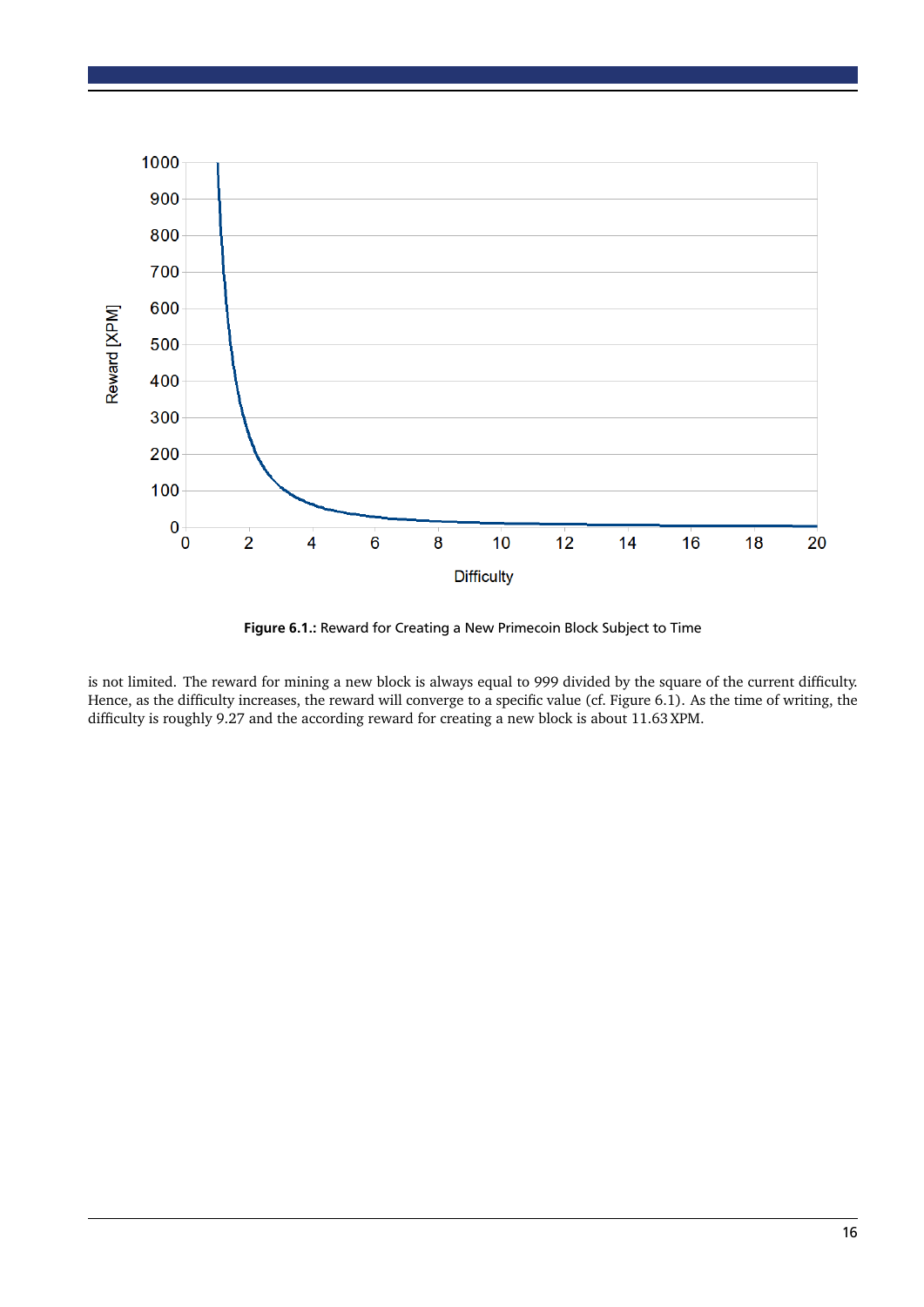### <span id="page-17-0"></span>7 Conclusion and Future Work

The digital currency market is very turbulent. New digital currencies are released very often. Even during writing this paper, Primecoin, which has meanwhile become an important currency, had been released. Though there is not much innovation on this market. All new systems are based on Bitcoin and often alter it just slightly. The only systems which are really innovative since the launch of Bitcoin in 2008 are Peercoin and Primecoin. Peercoin, because it introduces the new concept of energy-efficient proof-of-stake and Primecoin, because it introduces the new concept of [proof-of-work](#page-19-1) with a scientific purpose. More innovation on the market would be desirable. The high movement of the market shows that it is not yet a stable market. People who invest in this market should be quite careful. People with experiences in digital currencies often state that one should only invest money which one can loose without severe consequences.

It remains the question whether Bitcoin is the only possibility to implement a decentralised digital currency. Maybe there are also other concepts which are suited for developing such a currency. Additionally, even if this is the only possibility, which other concepts could replace the rather useless default [proof-of-work](#page-19-1) function? Are there other scientific concepts which could be used, so that the energy is not wasted that useless? Or are there possibilities to replace the [proof](#page-19-1)[of-work](#page-19-1) mechanism with another one which is energy-efficient and also ensures the network security? These are open questions which would be worth working on. It would be desirable that the topic of digital currencies would gain more scientific attention. Currently, most of the publications in this area are not scientific.

To conclude this paper, we want to pose the question whether it is really good to have a currency which can by definition not be regulated in any way. Assuming that traditional currencies will be replaced by a few digital ones: What will happen if an error is found in these new currencies – either in their protocol definition or in their implementation? Or if some attacker accomplishes to create a longer block chain or such a chain emerges through a bug? Answers to these question are to be found before these systems replace our traditional currencies.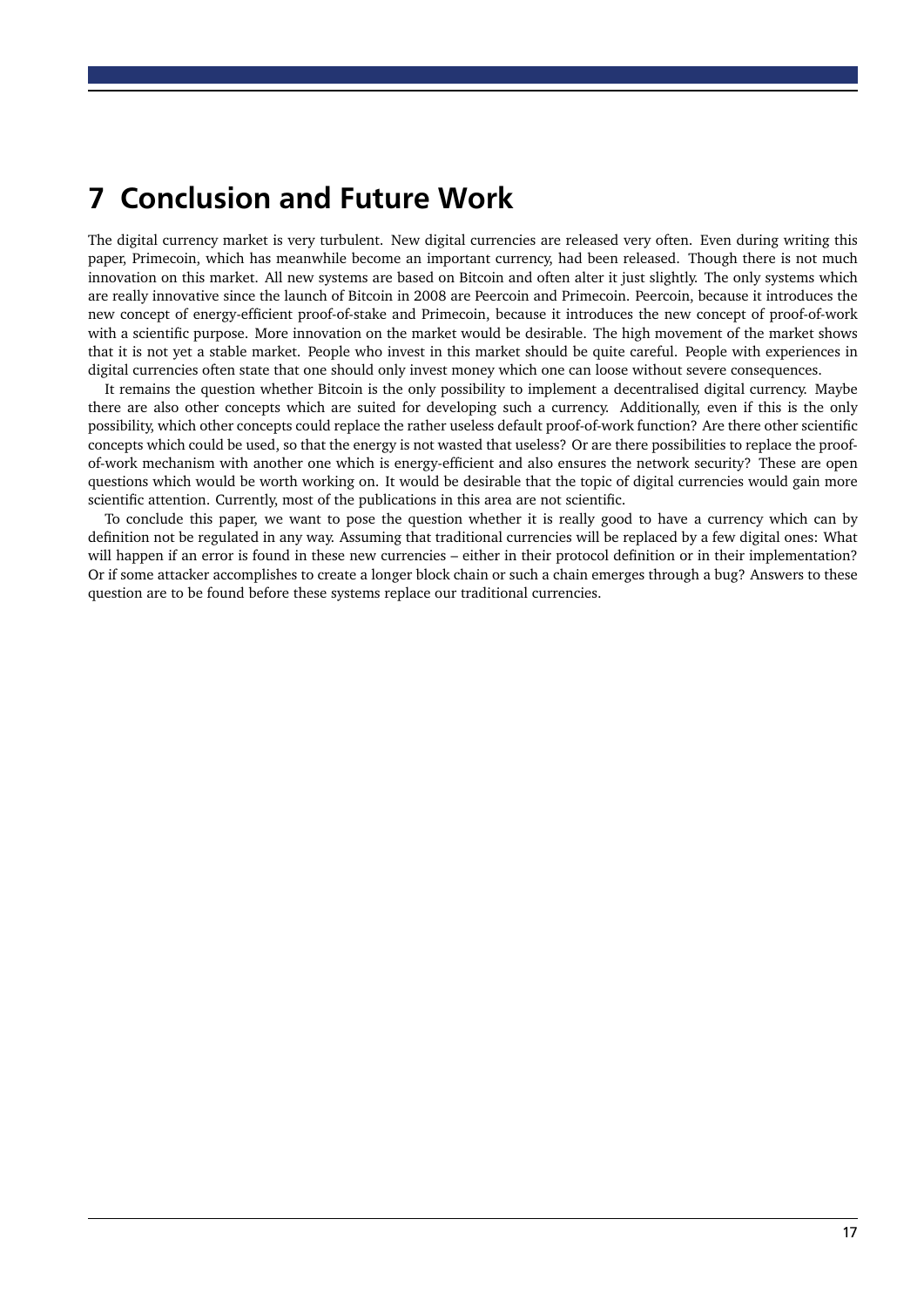# <span id="page-18-0"></span>A Appendix

#### <span id="page-18-1"></span>A.1 Bitcoin Glossary

#### <span id="page-18-3"></span>block

record of multiple [transactions.](#page-19-0) Contains a reference to the previous block, a timestamp, the [difficulty](#page-18-5) in the sense of the number of leading zeros, the [nonce](#page-18-2) proving the work, the [transactions](#page-19-0) and some less important data.

#### <span id="page-18-4"></span>block chain

chain of [blocks](#page-18-3) in which all [transactions](#page-19-0) ever executed are stored. The [blocks](#page-18-3) are chained by storing the hash of the respective previous [block.](#page-18-3)

#### **BTC**

the currency code for Bitcoin.

#### cBTC

abbreviation for centibitoin or bitcent, which is equal to 0.01 BTC.

#### <span id="page-18-7"></span>coin

see [electronic coin.](#page-18-11)

#### <span id="page-18-5"></span>difficulty

measure of how difficult it is to solve a [proof-of-work](#page-19-1) puzzle. Is negatively correlated to the [target.](#page-19-4) As the size and overall power of the Bitcoin network grows, the difficulty is increased, so that an appropriate hash is found each ten minutes on average.

#### <span id="page-18-10"></span>double spending

problem that dishonest nodes may try to spend their [coins](#page-18-7) multiple times.

#### <span id="page-18-11"></span>electronic coin

a chain of digital signatures.

#### <span id="page-18-6"></span>genesis block

the first [block](#page-18-3) which is created; the first [block](#page-18-3) in the [block chain.](#page-18-4)

#### <span id="page-18-9"></span>longest chain

the "longest" [block chain](#page-18-4) in the network. "Longest" means that it is the chain in which the most [proof-of-work](#page-19-1) is included.

#### mBTC

abbreviation for millibitoin or mbit or millibit, which is equal to 0.001 BTC.

#### microBTC

abbreviation for microbitoin or ubit or microbit, which is equal to 0.000 001 BTC.

#### <span id="page-18-8"></span>mining

is the creation of new [blocks.](#page-18-3) Hence, it describes the solving of [proof-of-work](#page-19-1) puzzles and the creation of new [coins.](#page-18-7)

#### <span id="page-18-2"></span>nonce

is the number with which the hash outcome is altered. In the [proof-of-work](#page-19-1) procedure, different nonces are added to the hash input until the resulting hash fulfils the current [difficulty.](#page-18-5)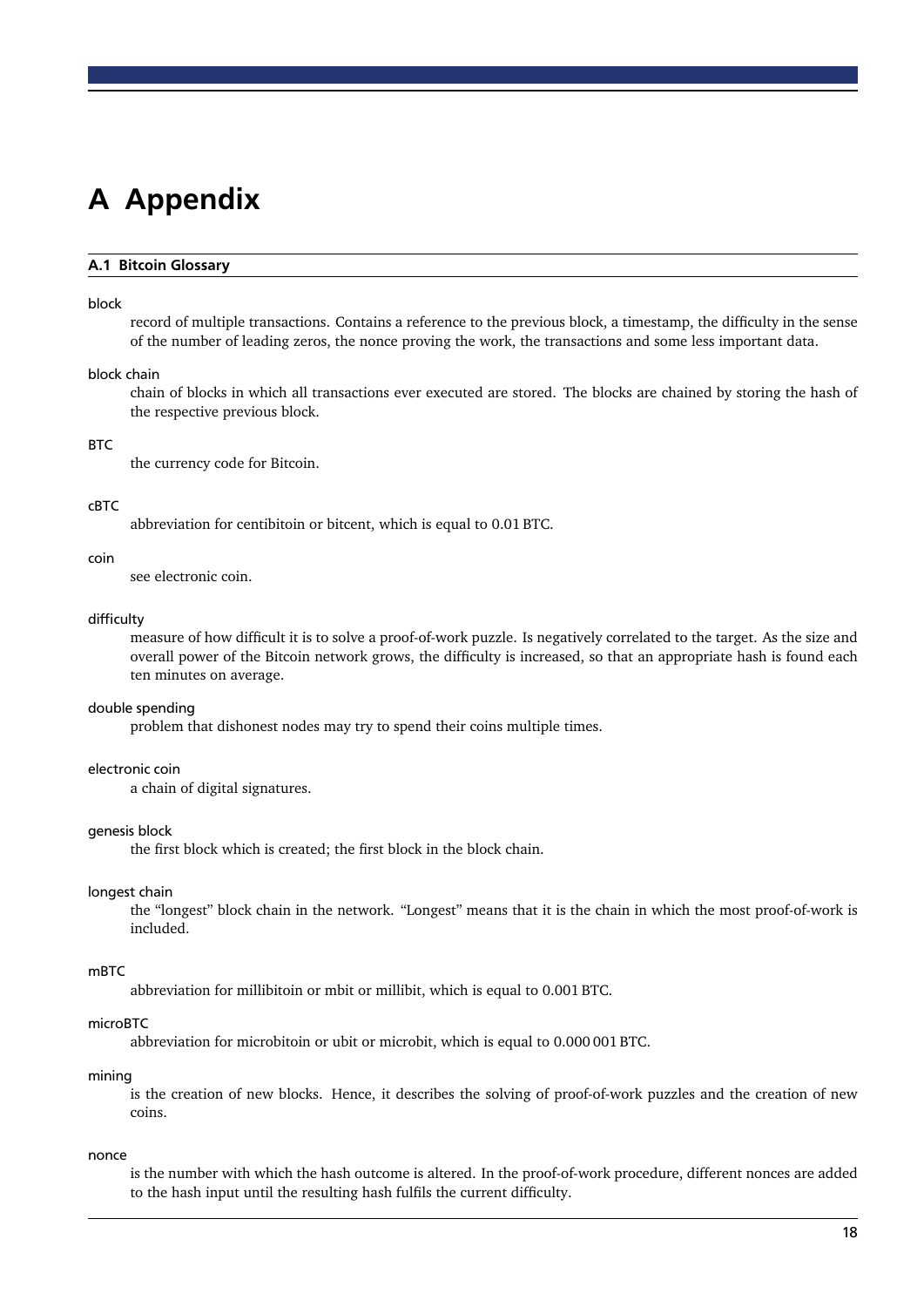#### <span id="page-19-1"></span>proof-of-work

mathematically-based proof that some work in the sense of computational power has been needed in order to find an appropriate value. It is very easy to check that this work has actually been done, but in order to redo the work, the whole calculation has to be repeated. See Section [2.1](#page-6-1) for a more detailed explanation.

#### <span id="page-19-2"></span>Satoshi

the smallest fractional amount of a BTC (named after the pseudonym of the Bitcoin inventor Satoshi Nakamoto), which is equal to 0.000 000 01 BTC.

#### <span id="page-19-4"></span>target

256 bit hash. The hash has to be less than this target in order to be accepted as a [proof-of-work.](#page-19-1) The lower this number is, the higher the average computational power is needed in order to find a hash fulfilling the requirements..

#### <span id="page-19-0"></span>transaction

signed record of data. The included data contains the inputs as well as the outputs. Inputs are the transactions which prove that the user earned the money which he wants to spend. Outputs define the receivers of the money. They may contain a reference to the sender itself in order to define the change the sender gets. The input amount normally does not match the output amount. The difference is the [transaction fee](#page-19-3) and an incentive for the user who confirms the transaction. Multiple transactions are bundled into [blocks.](#page-18-3)

#### <span id="page-19-3"></span>transaction fee

a typically small amount of money, which the sender of a [transaction](#page-19-0) offers the block creator who includes the [transaction](#page-19-0) into his [block.](#page-18-3) The block creator gets the transaction fees of all included [transactions.](#page-19-0)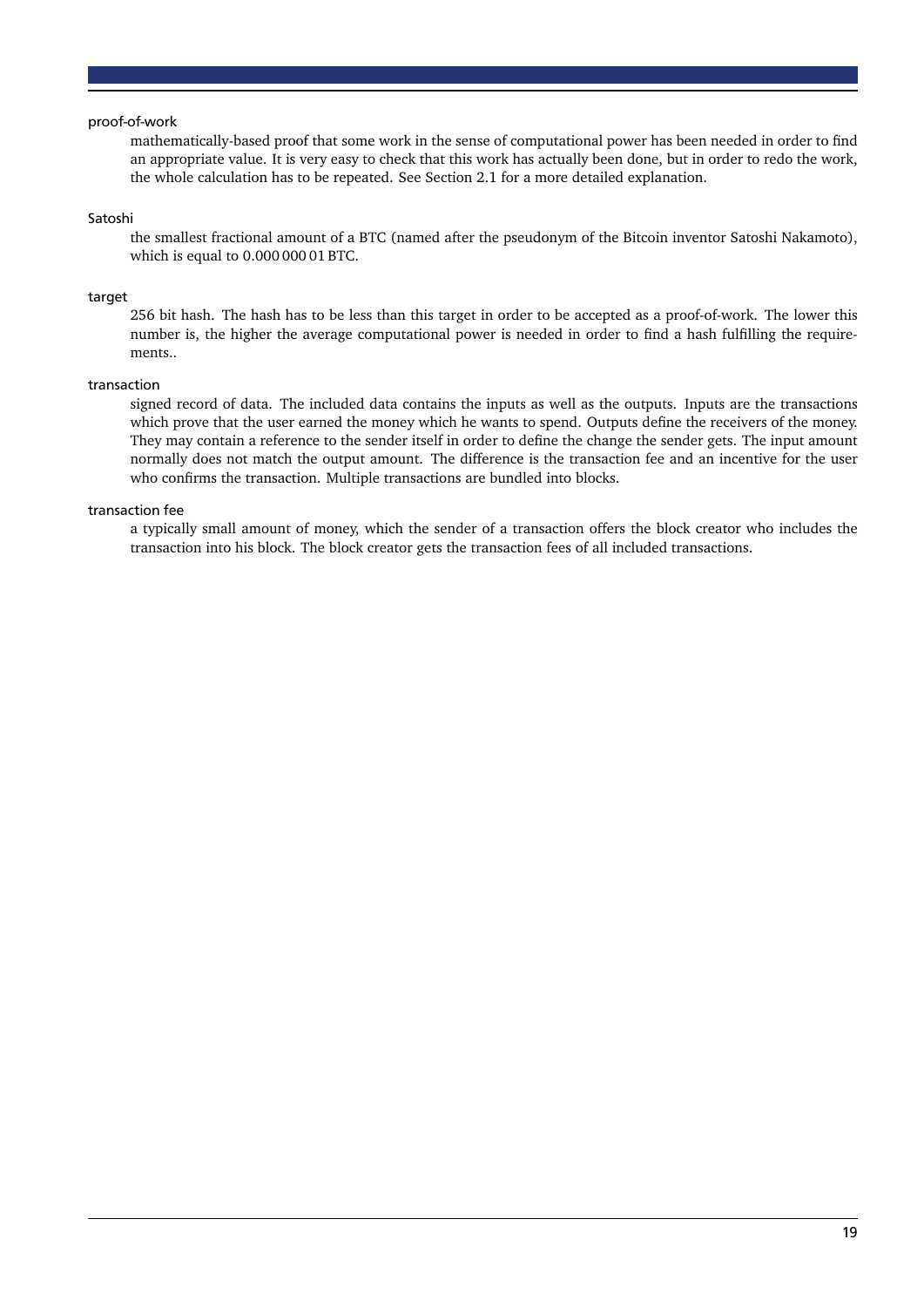### <span id="page-20-0"></span>Bibliography

- <span id="page-20-5"></span>[Bac02] Adam Back. Hashcash – a denial of service counter-measure, August 2002. [http://www.hashcash.org/](http://www.hashcash.org/papers/hashcash.pdf) [papers/hashcash.pdf](http://www.hashcash.org/papers/hashcash.pdf), accessed 01 August 2013.
- <span id="page-20-6"></span>[Bak09] Arno Bakker. Merkle hash torrent extension, August 2009. [http://www.bittorrent.org/beps/bep\\_0030.](http://www.bittorrent.org/beps/bep_0030.html) [html](http://www.bittorrent.org/beps/bep_0030.html), accessed 01 August 2013.
- <span id="page-20-2"></span>[Ban12] European Central Bank. Virtual currency schemes, October 2012. [https://www.ecb.europa.eu/pub/pdf/](https://www.ecb.europa.eu/pub/pdf/other/virtualcurrencyschemes201210en.pdf) [other/virtualcurrencyschemes201210en.pdf](https://www.ecb.europa.eu/pub/pdf/other/virtualcurrencyschemes201210en.pdf), accessed 01 August 2013.
- <span id="page-20-11"></span>[BBSU12] Simon Barber, Xavier Boyen, Elaine Shi, and Ersin Uzun. Bitter to better — how to make bitcoin a better currency. In Angelos D. Keromytis, editor, *Financial Cryptography and Data Security*, volume 7397 of *Lecture Notes in Computer Science*, pages 399–414. Springer Berlin Heidelberg, 2012.
- <span id="page-20-12"></span>[Bit] Bitcoin Repository on Github. Encrypt wallet – issue #3. [https://github.com/bitcoin/bitcoin/issues/](https://github.com/bitcoin/bitcoin/issues/3#issuecomment-1764850) [3#issuecomment-1764850](https://github.com/bitcoin/bitcoin/issues/3#issuecomment-1764850), accessed 01 August 2013.
- <span id="page-20-10"></span>[blo] blockchain.info. Blockchain size. <http://blockchain.info/charts/blocks-size>, accessed 01 August 2013.
- <span id="page-20-3"></span>[coi] coinmarketcap.com. Crypto-currency market capitalizations. <http://coinmarketcap.com/>, accessed 01 August 2013.
- <span id="page-20-4"></span>[Dot] DotBIT Project. Namecoin dns. [http://dot-bit.org/Main\\_Page](http://dot-bit.org/Main_Page), accessed 01 August 2013.
- <span id="page-20-1"></span>[GC08] Jingzhi Guo and Angelina Chow. Virtual money systems: a phenomenal analysis. In *Proceedings of the 10th IEEE Conference on E-Commerce Technology and the Fifth IEEE Conference on Enterprise Computing, E-Commerce and E-Services*, pages 267–272, 2008.
- <span id="page-20-13"></span>[HC12] Mike Hearn and Matt Corallo. Bitcoin improvement proposal 0037, October 2012. [https://en.bitcoin.](https://en.bitcoin.it/wiki/BIP_0037) [it/wiki/BIP\\_0037](https://en.bitcoin.it/wiki/BIP_0037), accessed 01 August 2013.
- <span id="page-20-7"></span>[JO13] Ari Juels and Alina Oprea. New approaches to security and availability for cloud data. *Communications of the ACM*, 56(2):64–73, February 2013.
- <span id="page-20-17"></span>[Kin13] Sunny King. Primecoin: Cryptocurrency with prime number proof-of-work, July 2013. [http://ppcoin.org/](http://ppcoin.org/static/primecoin-paper.pdf) [static/primecoin-paper.pdf](http://ppcoin.org/static/primecoin-paper.pdf), accessed 01 August 2013.
- <span id="page-20-15"></span>[KN12] Sunny King and Scott Nadal. Ppcoin: Peer-to-peer crypto-currency with proof-of-stake, August 2012. [http:](http://ppcoin.org/static/ppcoin-paper.pdf) [//ppcoin.org/static/ppcoin-paper.pdf](http://ppcoin.org/static/ppcoin-paper.pdf), accessed 01 August 2013.
- <span id="page-20-9"></span>[Mer88] Ralph C. Merkle. A digital signature based on a conventional encryption function. In *A Conference on the Theory and Applications of Cryptographic Techniques on Advances in Cryptology*, CRYPTO '87, pages 369–378. Springer Berlin Heidelberg, 1988.
- <span id="page-20-8"></span>[Nak08] Satoshi Nakamoto. Bitcoin: A peer-to-peer electronic cash system, 2008. [http://bitcoin.org/bitcoin.](http://bitcoin.org/bitcoin.pdf) [pdf](http://bitcoin.org/bitcoin.pdf), accessed 01 August 2013.
- <span id="page-20-14"></span>[Per09] Colin Percival. Stronger key derivation via sequential memory-hard functions, May 2009. [https://www.](https://www.tarsnap.com/scrypt/scrypt.pdf) [tarsnap.com/scrypt/scrypt.pdf](https://www.tarsnap.com/scrypt/scrypt.pdf), accessed 01 August 2013.
- <span id="page-20-16"></span>[PPC] PPCoin GitHub Wiki. Faq – why do you need central checkpointing? [https://github.com/ppcoin/ppcoin/](https://github.com/ppcoin/ppcoin/wiki/FAQ#why-do-you-need-central-checkpointing) [wiki/FAQ#why-do-you-need-central-checkpointing](https://github.com/ppcoin/ppcoin/wiki/FAQ#why-do-you-need-central-checkpointing), accessed 01 August 2013.
- <span id="page-20-18"></span>[Pri] Primecoin GitHub Wiki. Faq – what is the scientific value behind primecoin's work? [https://github.com/](https://github.com/primecoin/primecoin/wiki/FAQ#what-is-the-scientific-value-behind-primecoins-work) [primecoin/primecoin/wiki/FAQ#what-is-the-scientific-value-behind-primecoins-work](https://github.com/primecoin/primecoin/wiki/FAQ#what-is-the-scientific-value-behind-primecoins-work), accessed 01 August 2013.